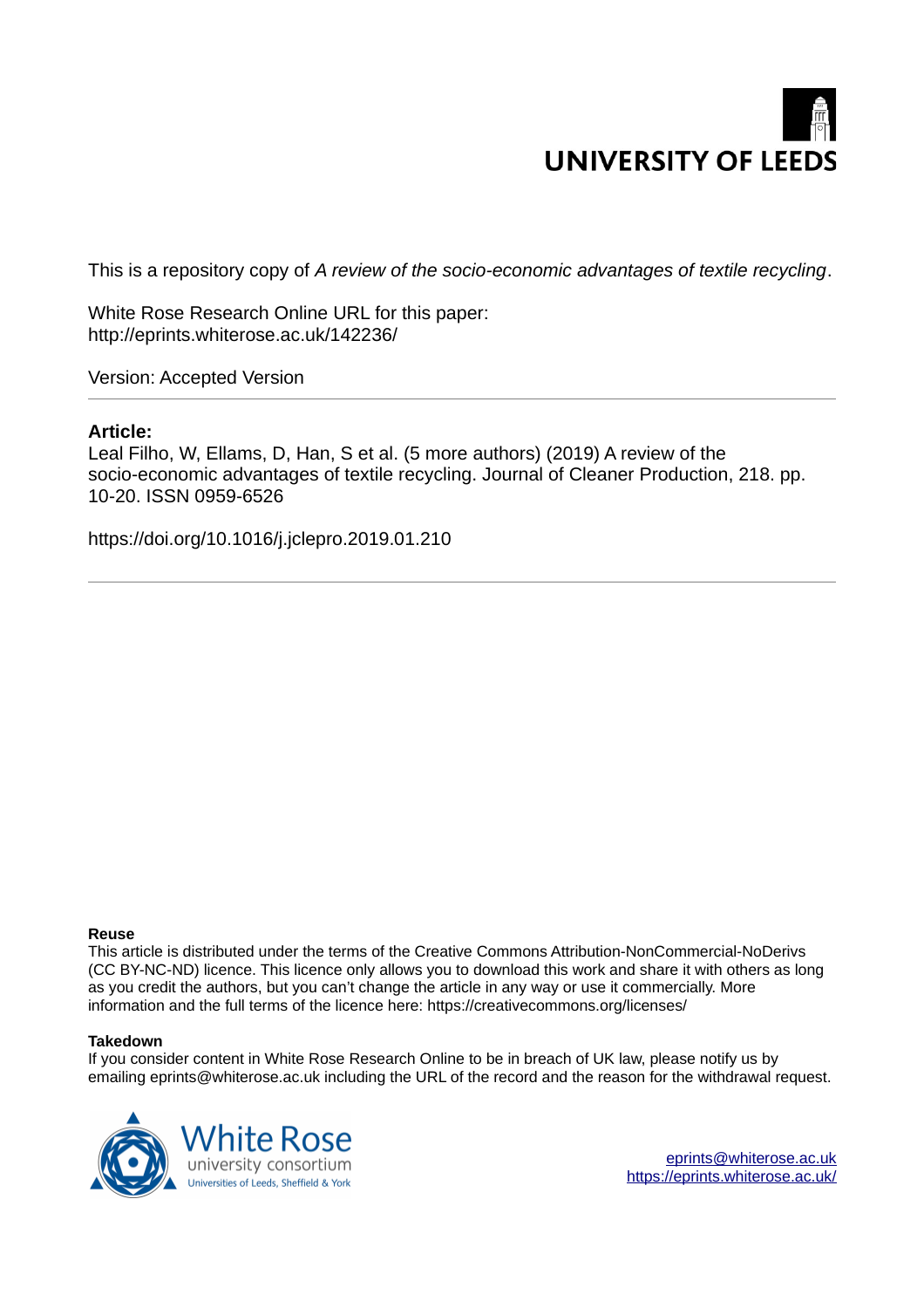# **A Review of the socio-economic advantages of textile recycling**

Leal Filho, W., Ellams, D., Han, S., Tyler, D., Boiten, V., Paço, A., Moora, H., Balogun, A-L. 2019. A Review of the socio-economic advantages of textile recycling. *Journal of Cleaner Production*, Volume 218, 1 May 2019, 10-20 [| https://doi.org/10.1016/j.jclepro.2019.01.210](https://doi.org/10.1016/j.jclepro.2019.01.210)

# **Abstract**

The textile/apparel industry is of great importance to the economy in terms of trade, employment, investment and revenue all over the world. This sector is however characterised by substantial losses, due to production excesses on the one hand, and the "throw away" culture on the other. This state of affairs suggests that textile recycling is needed. Apart from the environmental and ecological advantages which can be brought about by the re-use and recycling of textiles, there are many benefits of a socio-economicnature. This paper analyses current trends on textile recycling, the barriers impeding greater recycling, and outlines the socio-economic advantages of moving towards a circular economy. Some examples of on-going initiatives are discussed, together with some of the measures that may be used to further reduce the current waste deriving from the apparel sector.

**Key words: Socioeconomic; Textile; Recycling; Re-use; Production; Processes; circular economy** 

# **1. Introduction**

The apparel industry is of great importance to the economies of every country in terms of trade, employment, investment and revenue. In 2015, the size of the global apparel market reached USD 1685 billion (Statista, 2018). At the same time, supply chain processes are characterized by fragmented and relatively low-tech systems, which have major environmental impacts such as the use of large quantities of water and chemicals, high emissions of greenhouse gases and generation of waste (Remy et al., 2016). A recent attempt to assess the global impact of the textile sector is by the Ellen MacArthur Foundation (2017) in "Appendix B.2: Resource use and negative externalities associated with material flows". Global annual figures are given for: Total Greenhouse Gas Emissions (GHG) (1200 million tonnes); water usage (93 billion cubic metres); fertilisers for cotton (8 million tonnes); pesticides for cotton (200,000 tonnes); chemicals (42 million tonnes) and dyestuffs (1 million tonnes). For comparison purposes, the greenhouse gas emissions for cotton production are estimated as 4.7 kg  $CO<sub>2</sub>e/kg$  fibre; for plastic-based fibres production are estimated as 11.9 kg CO<sub>2</sub>e/kg fibre; for yarn and fabric production, including dyeing, are estimated as 9.6 kg CO2e/kg fibre. Regarding water usage requirements: the figure for cotton production is estimated as 4600 litre/kg fibre; for plastic-based fibre production is estimated as 38 litre/kg fibre; and for dyeing textile materials is 88 litre/kg fibre.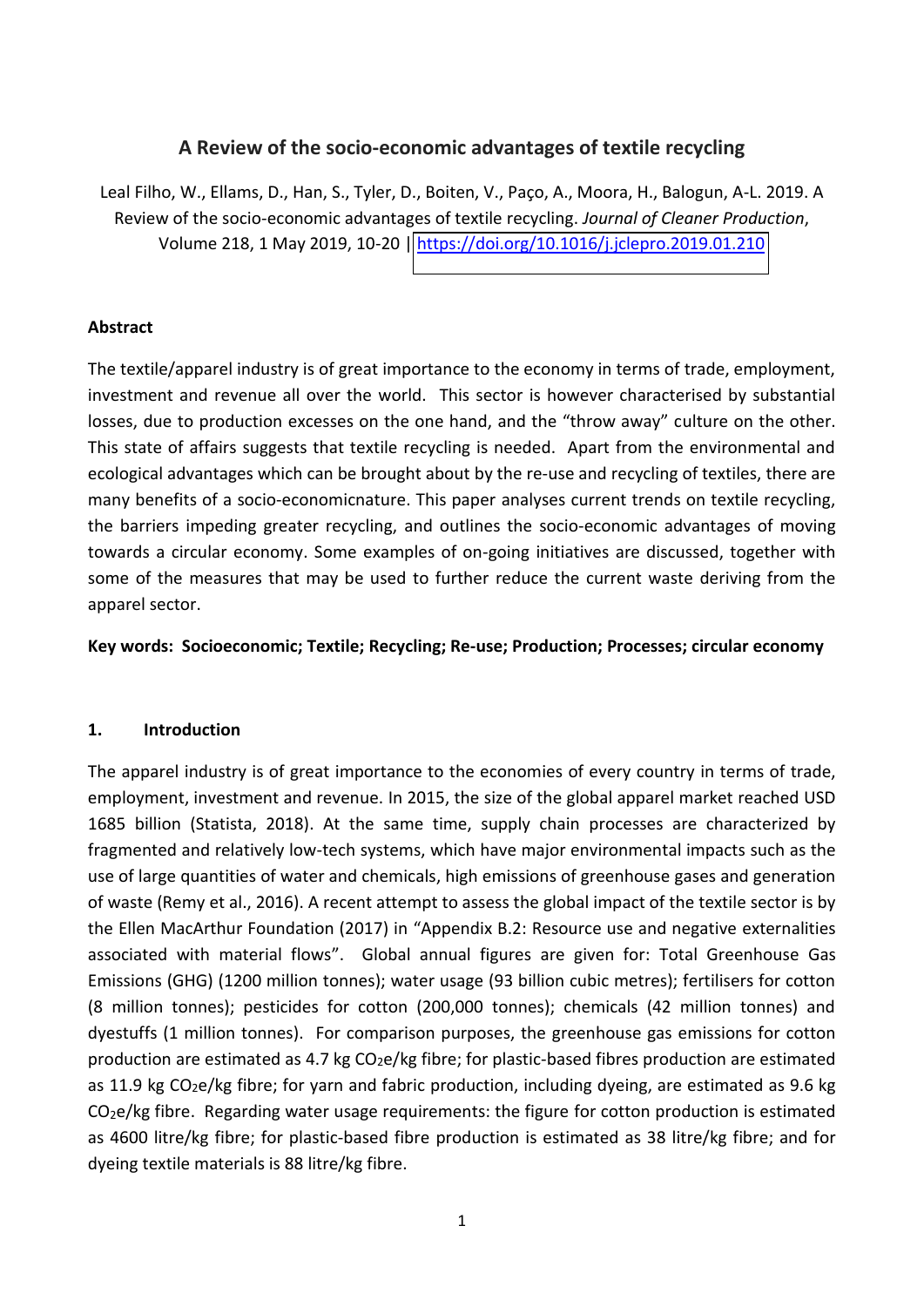The share of textiles in total municipal solid waste generation in 2014 in USA accounted for over six percent (16.22 million tonnes), out of which 16.2 percent (2.62 million tonnes) was recycled, and 64.5 percent was landfilled (U.S. EPA, 2016). The EU textile industry generates waste estimated at 16 million tonnes per year. Much of this waste is incinerated (European Commission, 2017). According to the Ministry of Environment of Korea between 2008 and 2010, textile waste volume increased by 17 percent, from 54,677 to 64,075 tonnes, respectively (Kim and Kim, 2016). The reuse and recycling of textiles could be considered as a route to socio-economic benefits and a means of boosting a nation's economy (Cuc and Vidovic, 2011). Indeed, the advocacy for a "circular economy" (Ellen McArthur Foundation, 2016), in which materials continue to circulate in the economic system in a cascade of reuse and recycling, has been gaining strength as it is translated into commitments made by policy, business and civil society representatives. In a report commissioned by the European Union, consultancy firm McKinsey estimates that the transition to a circular system could generate a net economic benefit of €1.8 trillion by 2030 (McKinsey, 2015). More recently, reports by the Club of Rome have concluded that the circular economy would deliver socio-economic benefits in the form of enhanced energy efficiency, reduced carbon emissions and the creation of employment in the EU (Wijkman & SkÂnberg, 2016). For the textiles sector specifically, an economic system in which fabric and fibre recycling is fully integrated, has been said to reduce resource needs (water, fossil fuels, chemicals) and to generate new jobs in the collection, sorting and recycling of clothing (Ellen McArthur Foundation 2017). These socio-economic benefits have been widely projected, yet the available evidence remains scarce. By reviewing the literature, this paper aims to address the gap between circular economy thinking and proof-of-concept for textile reuse and recycling.

Most of the contemporary social advantages of textile reuse and recycling are related to charity activities. For instance, in the UK, charity organizations collect textile waste and resell it through their shops, and surplus stocks are sold to recycling firms (Kim and Kim, 2016). The contents of clothing banks belonging to charities are directly collected by recycling firms which compensate the associated charity based on the weight of the collection (Bianchi and Birtwistle, 2010). The earned profit is closely tied with internal and external activities and projects to help people and communities where carers and supporters are needed (Kim and Kim, 2016).

In Brazil, recyclable waste collectors, most of whom live in poverty, are integrated into a cooperative or association and supported by local government. They contribute to neighbourhood improvement, waste cleaning, demonstrating resource recovery behaviours, and creating opportunities for greater community cohesion (Baruque-Ramos et al., 2017).

Every phase of the life cycle of textile waste recycling (i.e. collection, sorting, transport, recycling) creates employment and gives opportunities for small or family businesses (Cuc and Vidovic, 2011; Zamani, 2014). More often, textile recycling is considered not as an end in itself, but as a route to implement the circular economy, i.e. a closed loop production system. It could become one of the solutions that helps companies in the process of moving towards sustainable business performance. Textile recycling leads product manufacturing towards a reduction of production costs, depending on recyclable materials being a low-cost and efficient alternative with low environmental impact. As an example, ECOSIGN (2017) reported that recycling secondhand clothes could reduce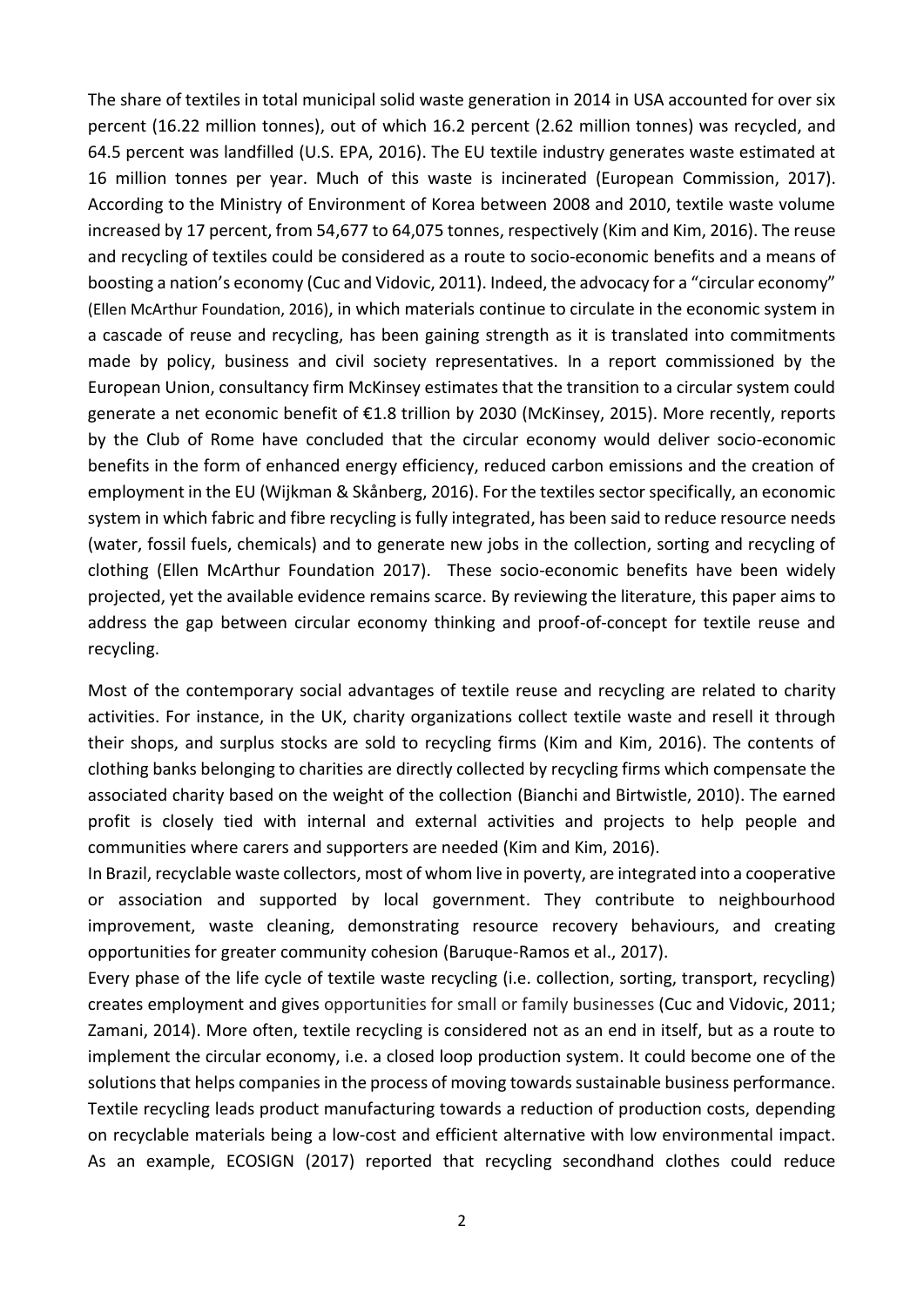greenhouse gas emissions by 53%, reduce pollution associated with chemical processing by 45%, and reduce water eutrophication levels by 95%.

The recycled materials could be applied in many fields such as automotive, furnishing, sailing and/or insulation, e.g. for production of geo-fleece, carpet underlay, rear shelves in car, stuffed toys, shoe insoles, etc. (Ishfaq, 2013; ECOSIGN, 2017). Part of the waste produced in the areas of spinning and weaving can be forwarded to recycling units, where they are subjected to a process of fibre recovery (Nunes et al., 2018). Recycled fibres then become a constituent part of the pool of resources of the textile/clothing industry similar to natural fibres such as cotton or linen, allowing the generation of additional value (Ribeiro Rosa, 2016).

The sharp changes in the textiles' market and the uncertainty around some key export markets have highlighted the need for market development for recycled grades, including closed loop fibre-tofibre recycling (WRAP, 2016). It creates an opportunity for new start-ups to enter the market by dedicating their economic activity to textile recycling utilizing advanced technologies to produce high valued-added products (Cuc et al., 2015; Ribeiro Rosa, 2016). According to the WRAP projections, the following end markets are considered of the highest potential with the following revenue by 2020 in the UK only: insulation – approximately  $£45$  million; automotive felt –  $£3.3$ million, wipers, which are cotton based cloths that are used for cleaning and polishing purposes in various industries such as print, mining, heavy oil and mechanical and aviation  $-$  £28 million; flocking, recycle grade textiles shredded to be used as fillings in the mattresses and furniture  $industry - E9$  million, and fibre to fibre or chemical recycling with two key segments: Polyamides (e.g. Nylon) and Polyesters that might reach £90 and £105 million respectively (WRAP, 2014).

Textile recycling is also perceived as one of the key directions needed for a sustainable transition of the sector. By responding to a rising recognition that the industry should take responsibility to reduce its pressure on raw resources in the face of growing global populations, fashion brands have started to incorporate textile-to-textile recycling in the production of their products (Watson et al., 2017).

For instance, the Finnish brand Pure Waste, founded in 2013, produces clothing using its own yarns made from 100 % recycled materials. The company puts the main focus on pre-consumer textile waste such as waste yarn (mostly cotton) from textile mills, and coloured off-cuts from textile factories. H&M began using recycled materials in 2009, and in 2010 launched the first Conscious collection. The company is also the second largest global user of recycled polyester for textiles (Watson et al., 2017). Another successful example is Patagonia's WornWear Program, the Common Threads Recycling Program, USA (Patagonia, 2017). The company has successfully incorporated textile recycling technologies into product development and innovative design. This approach brought continuous positive financial results and 2015 was the most profitable year in the company's history (Ribeiro Rosa, 2016). The Brazilian Ecosimple brand created in 2010 uses 100% recycled materials in its fabrics and brand products. The company presents itself in the Brazilian textile context as a company that uses innovation by adopting a production model that minimizes environmental impact and favours poor communities (Broega et al., 2017).

The environmental benefits of textile reuse and recycling have been addressed recently by Sandin and Peters (2018), who reviewed 41 publications. A major conclusion is that reuse and recycling in general reduce environmental impacts, mainly because the need for primary resources is reduced.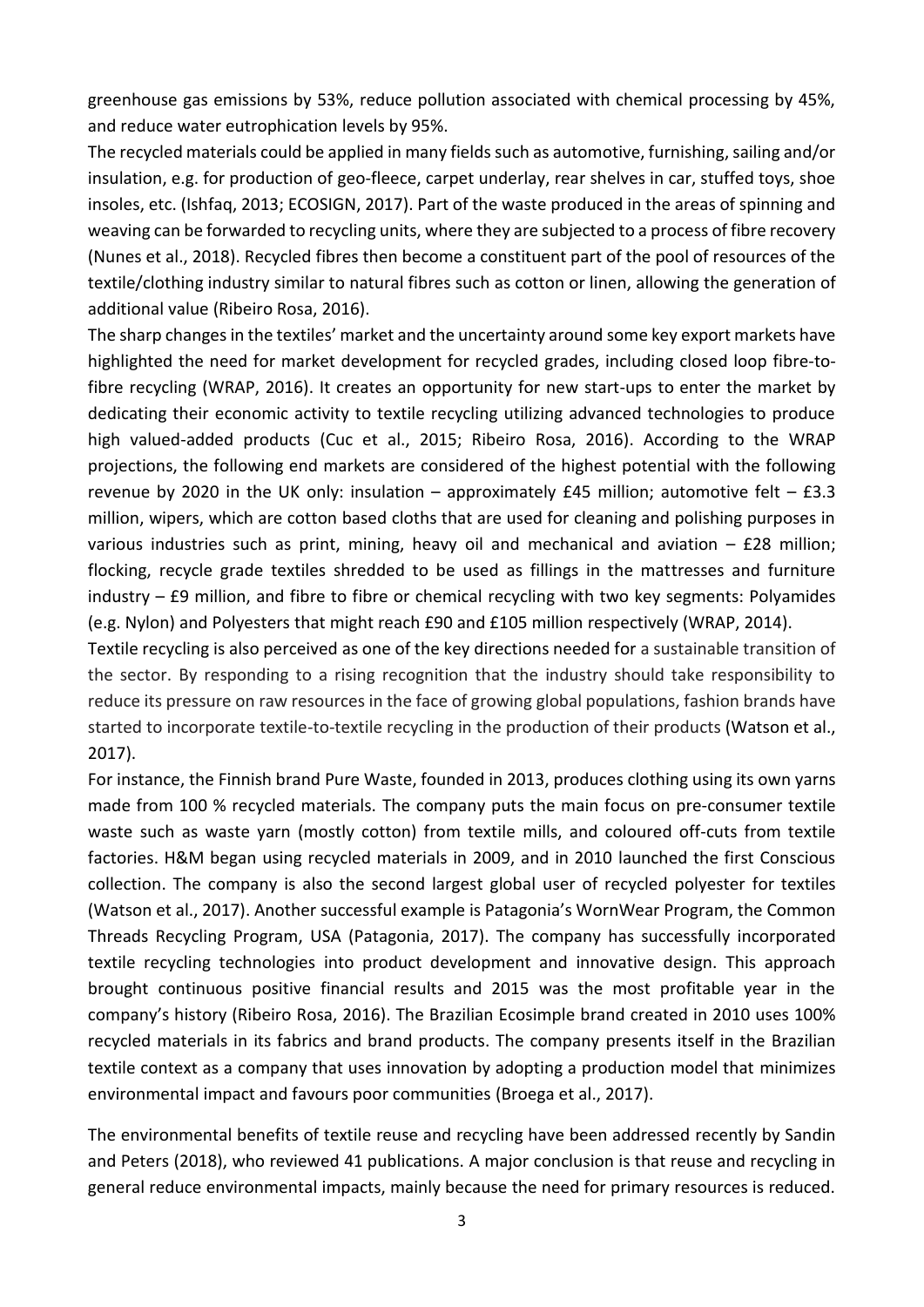However, environmental benefits are not the only consequences of circular economy initiatives. The EU Commission's policy document on the circular economy (2015) envisages benefits in helping to create new business opportunities, delivering innovative, more efficient ways of producing and consuming, and create opportunities for social integration and cohesion. These are socio-economic and socio-environmental benefits which are worthy goals, but the evidence base to support the claims is weak. Lieder and Rashid (2016) review literature on the transition to circular economy across many manufacturing sectors. However, there is very little on socio-economic benefits, and the topic is mostly covered by the phrase: "analysis of a broader approach that places human activity into a long term CE perspective". Fischer and Pascucci (2017) refer to socio-environmental impacts at a system level, but this is only in their discussion of Product-as-Service arrangements. With the service provider having greater responsibility, there is an incentive to improve quality and environmental performance. The benefits are "expected" but documentation has yet to take place. The focus of this review is to document examples of socio-economic impacts arising from circular economy initiatives. The cases reported are analysed to show what has and what has not been achieved. The gap in the literature resides on the fact that there is a paucity of European studies which look at the issue of textile recycling in an integrated way, so a scientific study of the topic is a timely effort. The novelty of the paper resides on the fact that it clarifies the content of socioeconomic benefits, identifies achieved socio-economic benefits, and also points out others that have yet to be achieved.

### **2. Methods**

### 2.1 Literature review

The socio-economic benefits of textile reuse and recycling are evaluated to identify potential opportunities and highlight lessons from successful initiatives, particularly in technologically advanced countries in Europe and South America. Thus, a systematic literature review has been conducted, adapting the six-step and five-step models implemented by Machi and McEvoy (2009) and Garcia-Granero et al. (2018) respectively. Problem definition and topic selection; selection of sources; literature selection; critical evaluation of studies; synthesis and review writing were done in a sequential manner. This integrated approach has the merit of including a significant volume of information in the search, thereby providing detailed and reliable information for diverse stakeholders. This is in addition to addressing queries directly related to the topic as well as discovering new opportunities for further research.

In defining the problem and selecting an appropriate topic, we focused on the research's overarching objective, which is to identify the advantages of textile reuse and recycling, with an emphasis on the socio-economic perspective. This step was followed by the selection of sources for the research. According to Levy and Ellis (2006) as reported in Kuo and Smith (2018), top quality resources are essential requirements for a good literature review. The use of highly ranked publications sourced from multiple databases facilitates a structured, reliable, and effective literature review capable of providing valuable insights for future initiatives. Literature searches were based on some of the most valuable repositories of scientific research data, including Web of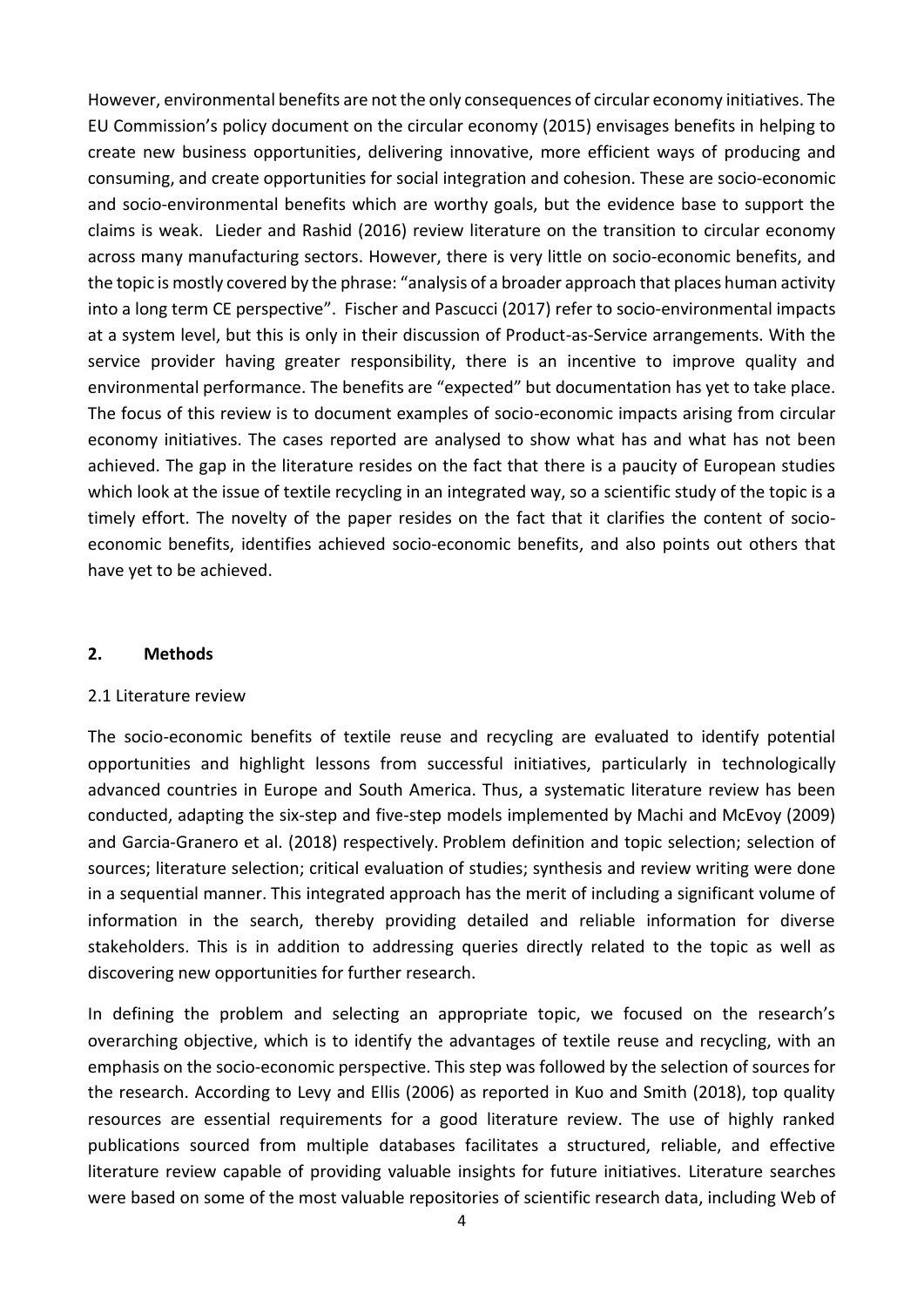Science, Scopus, and Google Scholar. These are major databases for rigorously reviewed journal articles. We also used ProQuest to search for relevant theses and dissertations. The scope of literature sources was extended to include Google. This was necessary to make sure that relevant publications, which are not included in scientific databases, were not omitted. Subsequently, literature search and selection was undertaken based on queries in the aforementioned databases. The query was formulated using structured search string based on Boolean operators and keyword search. The following search string were used:

[textile OR clothing OR garment OR apparel OR fibre OR microfiber OR fabric] AND [waste OR reuse OR recycling] AND [world OR global OR Europe OR NORDIC OR Brazil] AND [impacts OR pollution OR barriers OR challenges OR disadvantages] AND [environmental benefits OR economic benefits OR social benefits] AND [businesses OR workers OR consumers OR local community OR society]

In a recent review paper, Sandin and Peters (2018) used the following search string: ["life cycle assessment" OR "life cycle analysis" OR LCA OR (environmental OR energy) AND (assessment OR evaluation OR analysis) AND (textile OR clothing OR garment OR fashion OR apparel) AND (recycling OR reuse OR "collaborative consumption" OR "second hand" OR library OR sharing OR leasing)]. The core terms used in our search string are similar to this. However, we point out these variants: Sandin and Peters (2018) are interested in environmental impacts and use LCA terms to track these. These authors also extend the reuse and recycling terms by incorporating other modes of giving products a second life. Regarding our paper, we expand the textile terms to include fibres and fabrics, add geographical terms (as we are looking for specific cases rather than concepts) and add a requirement for impacts of a social or economic nature.

Thereafter, critical evaluation and appraisal of the selected literature was initiated. Manuscripts which did not discuss textile reuse or recycling in a comprehensive manner were excluded. Newer papers were prioritized to ensure the state-of-the-art of textile recycling research was adequately covered. Table 1 shows the distribution of references used based on publication year. Although no strict restriction was placed on the publication date, majority of the references were from 2015 upwards. Papers from major publishers such as Emerald, Ebsco, Elsevier, Springer, Taylor & Francis, Wiley were studied.

Regarding exclusion criteria, duplicated studies were excluded and, for instance, if a paper from a conference proceeding was revised and published in a peer-reviewed journal, preference was given to the latter while removing the former. We also excluded articles that are not coherent even if related to our central theme, while extra caution was taken when reviewing newsletters and reports obtained from Google search since these are usually not peer-reviewed. The first database search yielded several documents, which were assessed for relevancy through the analysis of the abstracts at a first screening stage decreasing the sample significantly. Out of the remaining eligible documents, a few more were excluded as they were considered not relevant to the study. The criterion of including studies performed exclusively in the textile context decreased the final sample to 85 documents, which increased in more recent years (as in 2015 - 2018), as observed in Table 1.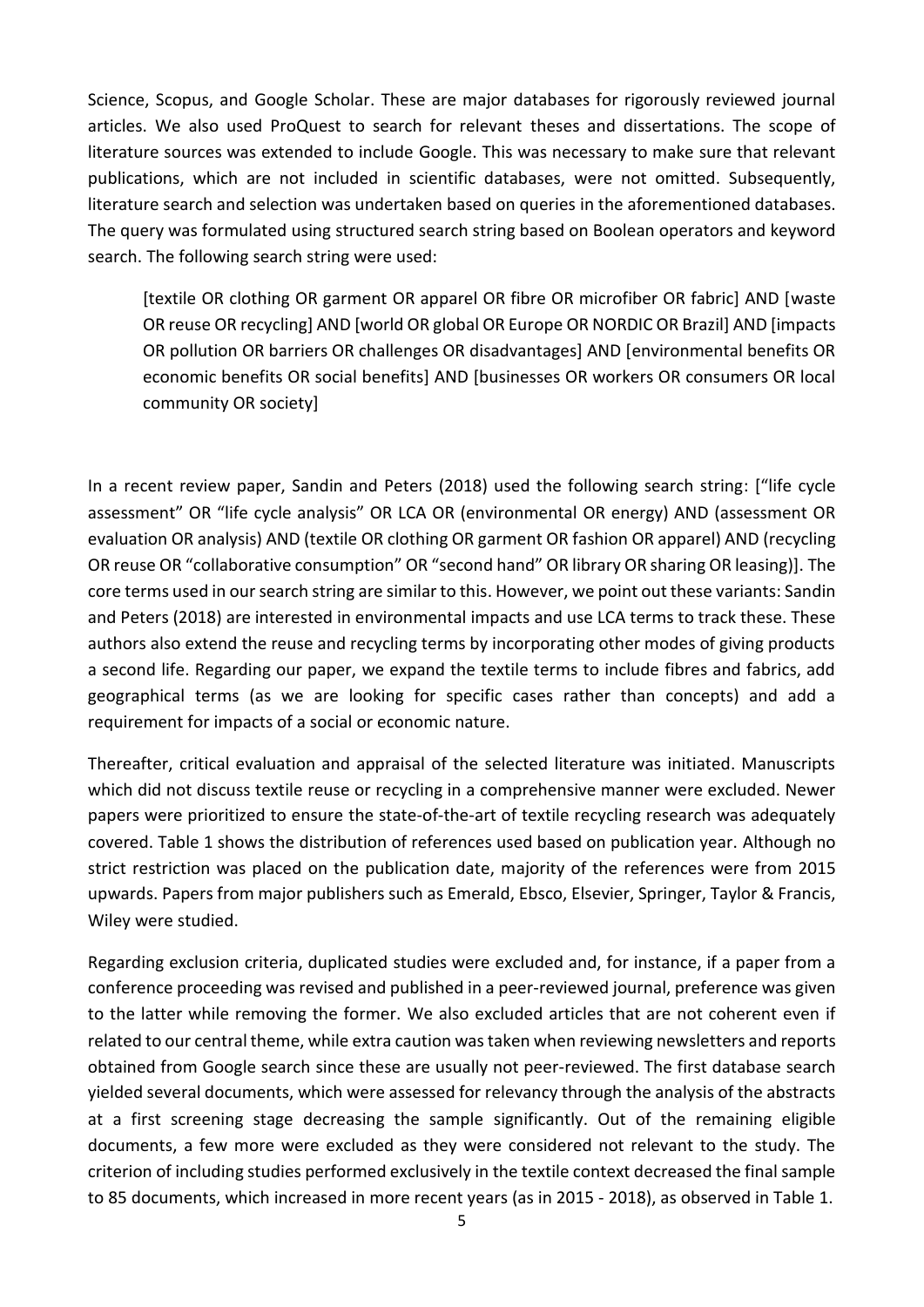| <b>Year of Publication</b> | Frequency               | Percentage (%) |
|----------------------------|-------------------------|----------------|
| 1998                       | $\mathbf 1$             | 1.14           |
| 2006                       | 3                       | 3.41           |
| 2007                       | $\mathbf 1$             | 1.14           |
| 2009                       | $\mathbf 1$             | 1.14           |
| 2010                       | $\boldsymbol{6}$        | 6.82           |
| 2011                       | $\overline{\mathbf{4}}$ | 4.55           |
| 2012                       | 3                       | 3.41           |
| 2013                       | $\pmb{4}$               | 4.55           |
| 2014                       | $\overline{7}$          | 7.95           |
| 2015                       | 13                      | 14.77          |
| 2016                       | $17\,$                  | 19.32          |
| 2017                       | 14                      | 15.91          |
| 2018                       | $13\,$                  | 14.77          |
| N.D                        | $\mathbf 1$             | 1.14           |
| Total                      | 88                      |                |

Table 1: Publications on textile recycling used in this review

Based on the analysis of the various studies, our paper was segmented to cover four related aspects of textile recycling: trends on textile recycling in Europe; barriers to textile recycling; examples of socio-economic benefits of textile recycling; and lessons learned. Details of these are presented in subsequent sections. Being the central-theme of this review, the methodology for deducing the socio-economic advantages of textile reuse and recycling is further elaborated in the next section.

# 2.2 Examples of socio-economic benefits of textile recycling

The first four sections of this paper provide an overview of the subject matter of textile reuse and recycling. The last part (Section 5) provides some examples, which show what can be achieved by textile recycling from a socio-economic point of view. To this purpose, two main procedures were followed:

- 1. A review of the literature, picking examples of textile reuse and recycling in a developing country, namely Brazil
- 2. An analysis of examples from developed countries, specifically Nordic countries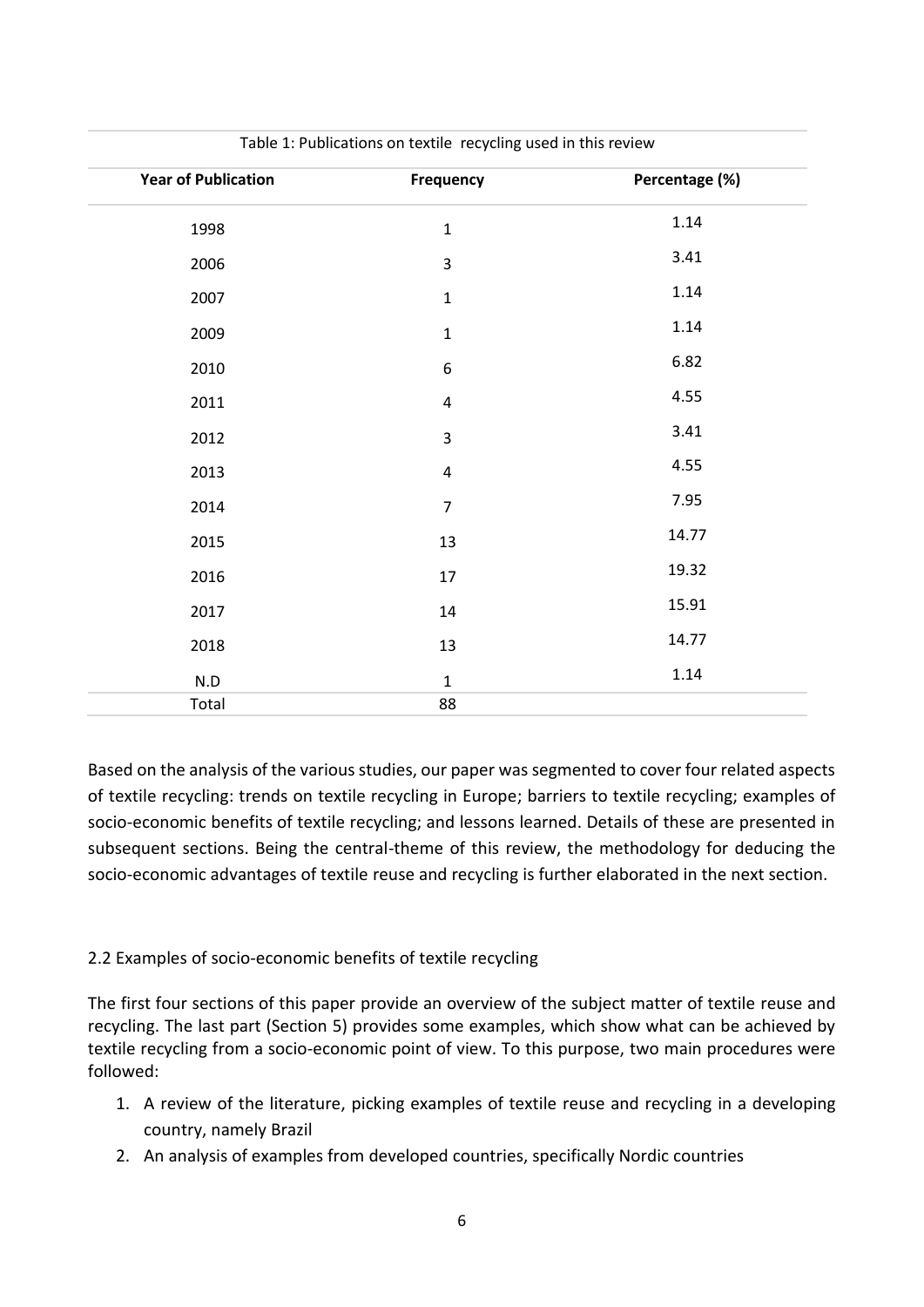The study was performed as a desk research, using the systematic approach presented in Section 2.1. In addition to scientific publications, information provided by official reports and documents produced by well-established organisations were also utilized in the literature study.

Given the already discussed advantages of textile reuse and recycling, it is appropriate to present some examples illustrating good practices in the sector. In countries such as Brazil and the Nordic countries (e.g. Finland, Sweden, Denmark) there are relevant projects and business models that illustrate how the textile reuse and recycling models could have economic and social benefits, empowering consumers, suppliers and involved workers as well as adding value to businesses and communities.

# **3. Trends on textile recycling in Europe**

The environmental impacts of textile production, consumption and disposal are increasingly considered in societal, business and research debates, with varying degrees of statistical data and impact measurements provided. When it comes to the production stages of the textile value chain, attention has been given to ecological impacts resulting from cotton agriculture, such as biodiversity loss due to the use of pesticides and other toxic substances as well as water depletion (Chapagain et al., 2006). While tanning and dyeing processes adversely impact soil, water and atmospheric systems due to their release of toxic pollutants such as chlorinated phenols and chromium (Mwinyihija, 2010), the finishing and coating tend to involve hazardous substances impacting humans and environmental health, for example in the application of flame-retardant and waterrepellent finishes (De Smet et al., 2015). The textile industry takes a heavy toll on ecosystems and in particular freshwater provision: it is estimated that globally, 20% of all industrial water pollution comes from the dyeing and treatment of textiles (Kant, 2012).

Considerably less attention however has been devoted to the use-phase of textile and clothing products. According to the European Clothing Action Plan, this phase may well account for one third of the environmental impacts caused throughout clothing products' lifespan (Gray, 2017). This is mostly due to the high energy demand of frequent washing and drying habits. More recently, researchers as well as civil society activists have attempted to shed light on plastic microfiber pollution shed by synthetic clothing during washing. Per PET fleece garment and per wash, an estimated 110,000 microfibers enter the oceans via wastewater routes (Carney Almroth et al., 2018).

Literature points to a persistent lack of standardised Life-Cycle Assessment studies of the textile and clothing supply chain, caused by strong dependencies on the data used, the assumptions made, the chosen LCA-method and the impact categories considered (Sandin and Peters, 2018). At the same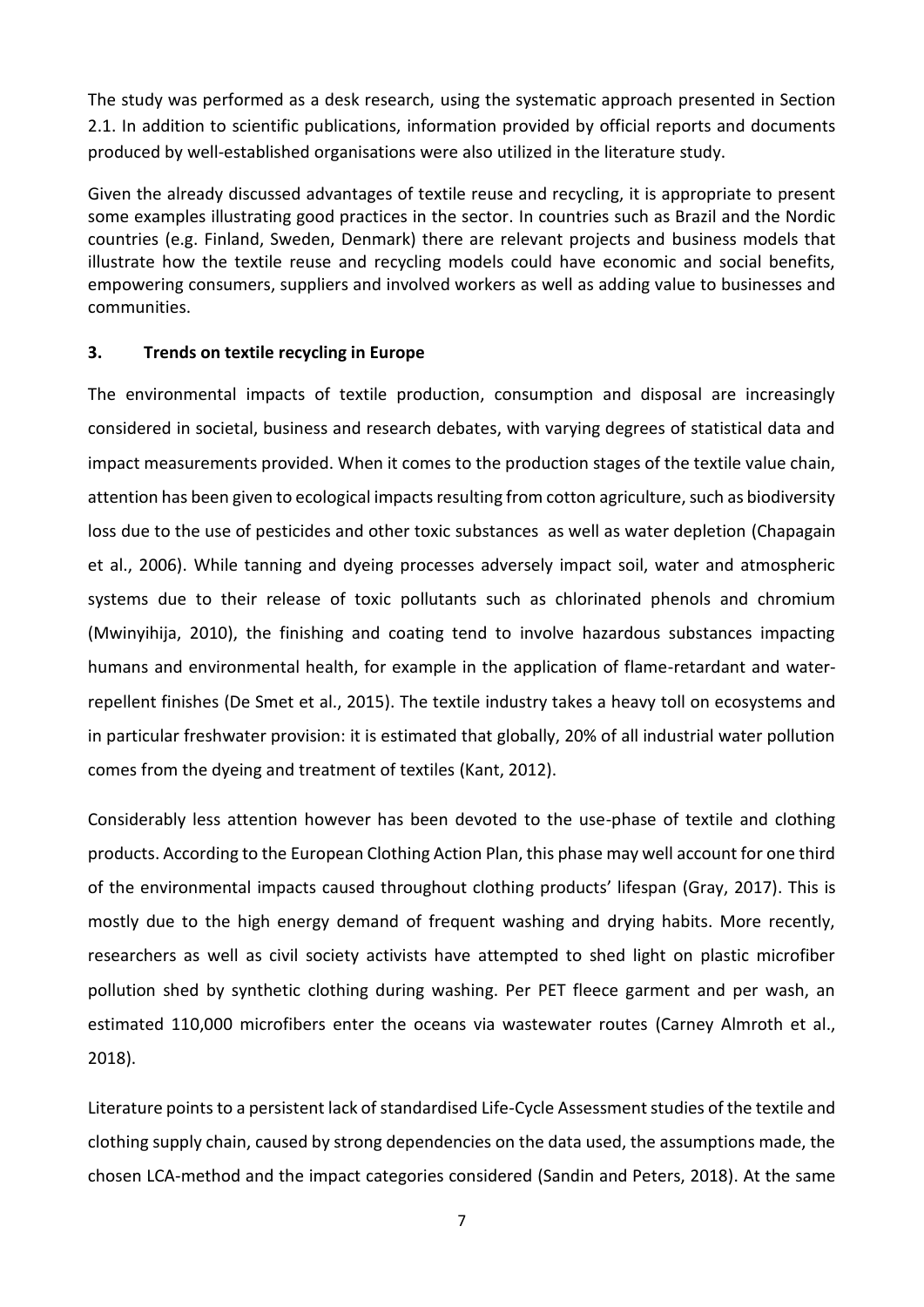time, the lack of consistency and sheer availability of data inventories on the use and impacts of chemical substances continue to hamper assessments of the textile industry's environmental performance (Piontek and Müller, 2018).

Global textile fibre production has grown from an estimated 70.6 million tonnes in 2007 to 85.5 million tonnes in 2013 and 90.8 million tonnes in 2014, with production forecasted to reach 130 million tonnes by 2025 (Dahlbo et al., 2017; Pensupa et al., 2017). In 2012 the commercial textile trade was valued at \$1.8 trillion worldwide, with China and India the top two producers (Dahlbo et al., 2017). In 2013, the EU clothing and textiles sector had a turnover of \$166 billion, accounting for 6% of total employment in manufacturing in Europe (European Commission, 2015b). The EU clothing and textiles sector comprised of 185,000 companies which employed 1.7 million workers. Companies with less than 50 employees accounted for more than 90% of the workforce and produced almost 60% of the value added, indicating that the sector is based around small businesses (European Commission, 2015b).

Activity in the EU clothing and textiles sector is focused in five main cluster regions of Tuscany, Northern Greece / South Bulgaria, Eastern Slovakia, Nord Pas de Calais / Flanders and Northern Portugal / Galicia (Pellizari et al., 2011). The EU industry has seen radical changes in which some companies have maintained and strengthened competitiveness by reducing mass production and concentrating on a wider variety of higher value added products, through quality, design and technological innovation. Indeed the high-end sector grew faster than the rest of the European economy during the recent economic crisis, employing over 1 million people, exporting over 60% of production outside Europe, and accounting for 10% of all EU exports (European Commission, 2015a).

Threats to this economic advantage include 'the increased prevalence of counterfeit goods, increasing shortages of skilled workers, and difficulties for small and medium-sized fashion enterprises to access finance' (European Commission, 2015a). Pellizari et al. (2011) characterise some of the main difficulties the European textiles and clothing sector as being globalisation and internet based technologies in a market dominated by low prices, cheap imports and international sub-contracting. Value chains in specialised areas of manufacturing or industrial clusters have been disrupted by these international trade relations, affecting support services and industrial development. The EU sector relies heavily on imports, and in 2008 the European Union accounted for nearly half (47.3%) of total world apparel imports of US\$ 376 billion (Gereffi and Frederick, 2010).

8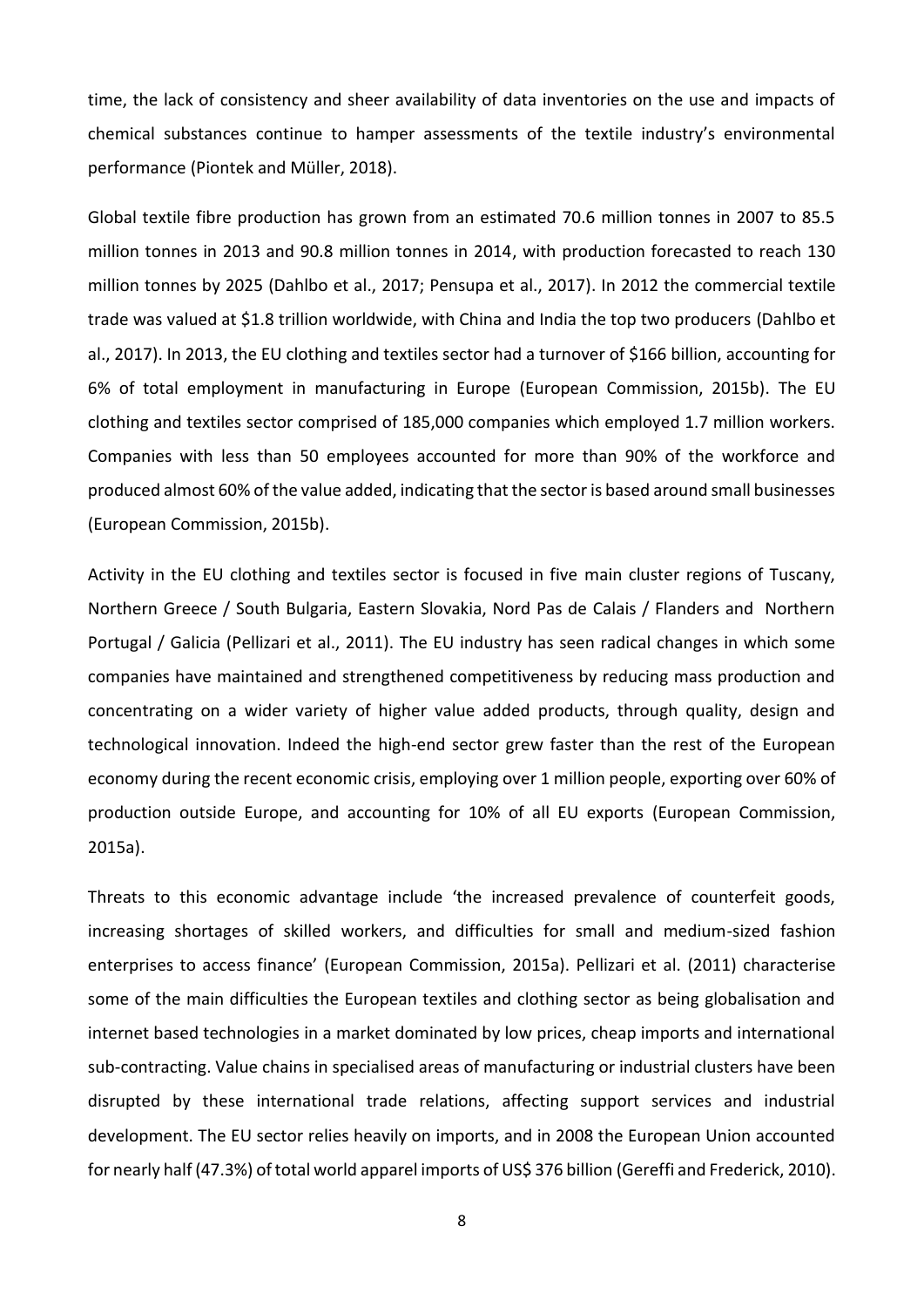The overall image of the sector as a low-profit, low innovation industry with low wages and questionable working conditions has vastly reduced its attractiveness to young workers and professionals, making the recruitment of a skilled workforce problematic. Added to this are difficulties finding credit, regions where entrepreneurship is underdeveloped and a lack of easily identifiable best practice enterprise examples (Pellizari et al., 2011). To continue to mitigate further threats from trade liberalisation, increasing external competition, consumer developments, technological advances, changes in production costs and environmental issues, the sector must continuously reinvent business models (European Commission, 2015a).

While various attempts have been made to quantify the volumes of available textile waste across Europe, it has proved challenging to overcome the inconsistency in classifying, quantifying and reporting waste. Textile collection systems vary greatly between the European countries. It is estimated that between 15 and 25% of the overall available textile waste is collected separately and hence enters potential reuse or recycling routes (Zamani, 2014). In a recent market study carried out on behalf of the Resyntex project, Oakdene Hollins (2016) quantified the fraction of textile waste that is mixed in municipal or industrial waste streams in the EU at 9.35 million tonnes. This fraction is landfilled or incinerated, with energy recovery for the letter option.

In France, textile materials that are collected separately (210 000 tonnes in 2016, i.e. 3,2 kilos per inhabitant) are largely reused through overseas exports of second-hand clothes (60%), while around 32% are shredded and downcycled into nonwovens, insulation felts and cleaning wipes (Eco-TLC, 2016). Around 7,5% is incinerated to produce energy (EfW). Belgium has very comparable figures, although the percentage of fibre reuse through shredding is higher (47%) (Coberec, 2016). As highlighted by these figures, the collection of textile waste remains dominated by the quest for highquality and reusable (i.e. rewearable) clothing. This reuse fraction is followed by recycling activities, usually by means of mechanical processes that are considered "downcycling" due to the loss of fibre strength and quality. The collectors' profession is hence focused on product rather than material. This can be explained by the fact that the technologies to sort, separate and process singular fibre types (which are often mixed in blends) are still at the development stage, and not yet upscaled to industrial practice. As a result, the collection of non-reusable textiles presents an economic cost (collection, transport, sorting) that is not outweighed by its subsequent value through recycling.

Traditionally, a distinction is made between chemical and mechanical recycling. However, as Sandin and Peters (2018) point out, recycling routes often consist of a mix of mechanical, chemical and

9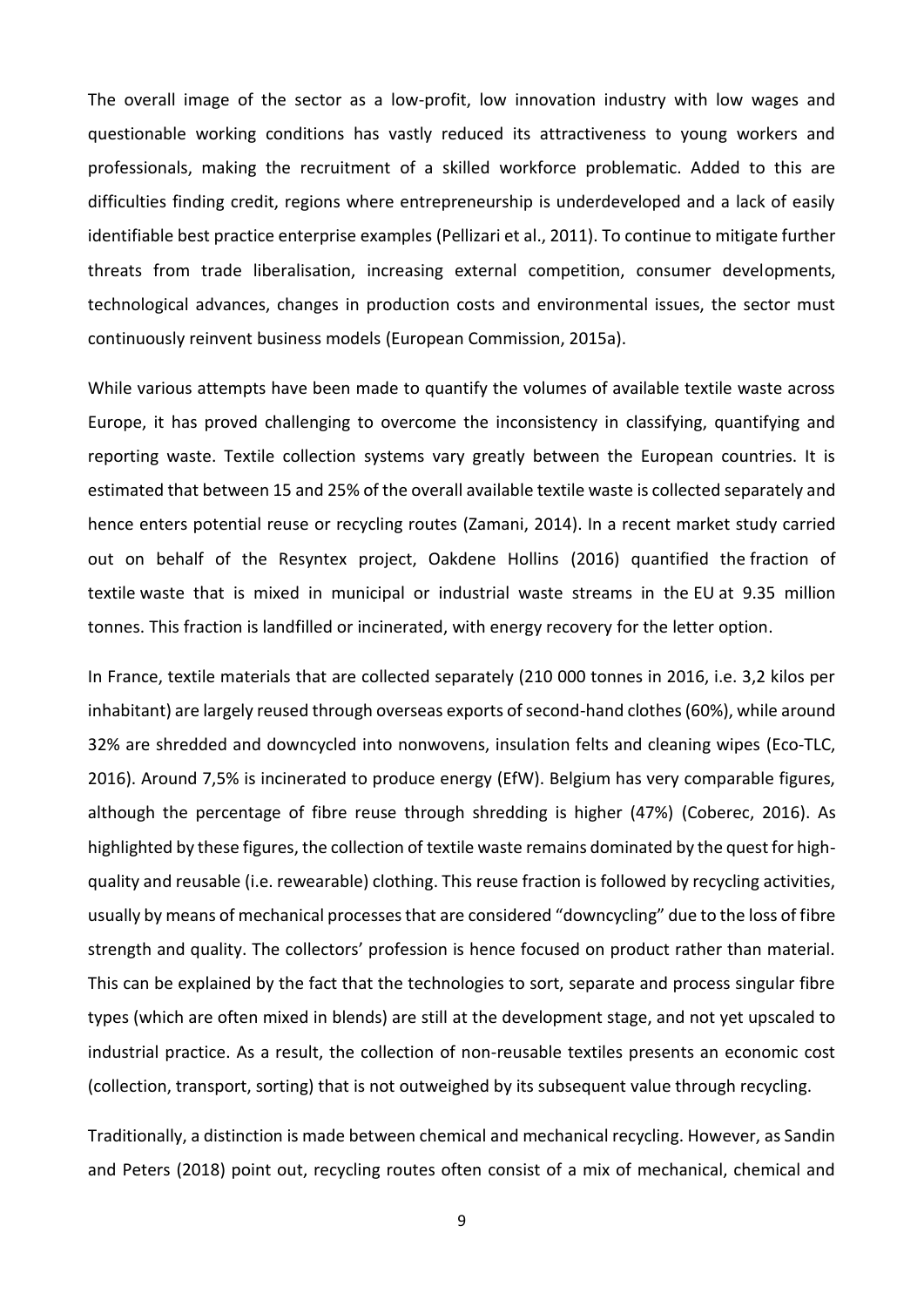thermal processes. To overcome this ambiguity, they distinguish between recycling routes based on the level of disassembly of the recovered material: fabric recycling, fibre recycling, polymer/oligomer recycling, monomer recycling. For clothes and textiles unsuitable for reuse, recycling into new fibres, feedstocks, materials and products ensures full circularity. Michaud et al. (2010) broadly categorise three types of textile recycling: wiper production, fibre materials and respun fibres made into new fabric products. The process of converting post-consumer textiles into wipers involves removing any metallic parts such as zips, before cutting into the relevant size for sale to industry. Although over 21,000 tonnes of collected textiles were sent to wiper production in the UK in 2010, an 83% decline in market value was experienced between 1990 and 2009 (Bartlett et al., 2013). The environmental benefits from wiper production as a form of textile recycling stem from the replacement of virgin materials such as cotton cloths or paper, however limited demand for recycled wiping clothes necessitates the development of alternative routes for these materials (Michaud et al., 2010).

Post-consumer and pre-consumer textiles can also be used as feedstock in the production of fibres for filling materials such as flocking, insulation and nonwovens, and in the production of shoddy fibres for recycled yarns (Bartlett et al., 2013). For these purposes, textiles are recycled mechanically in processes which cut and shred fabrics into fibres which can then be respun into yarn or made into nonwoven textiles (Payne, 2015). Flocking is comprised of shredded textiles combined with wool to create a fire retardant product, and is used for filling in mattresses and furnishings. Although the market for flocking is in decline, demand is still strong as local sourcing is more competitive due to transport logistics and high import costs (Bartlett et al., 2013).

Nonwovens are created from bonded layers of shredded textile fibres and used for purposes such as insulation and carpet underlay. For nonwovens, ease of processing and quality is determined by the grade of the textile feedstock (Bartlett et al., 2013). These forms of physical and mechanical textile recycling can be classified as open-loop systems, in which products are broken down to be used in a secondary and unrelated product system. Material savings can be made at this stage by replacing virgin materials, however often no provision is made for re-collecting these materials at their second end-of-life stage, and were these items to be collected, continual reprocessing would degrade the quality materials beyond usefulness (Payne, 2015).

Both post-consumer and pre-consumer textiles can be mechanically recycled into fibres, used to produce new yarns and fabrics, and made into clothes, blankets or knitted products. Shorter fibre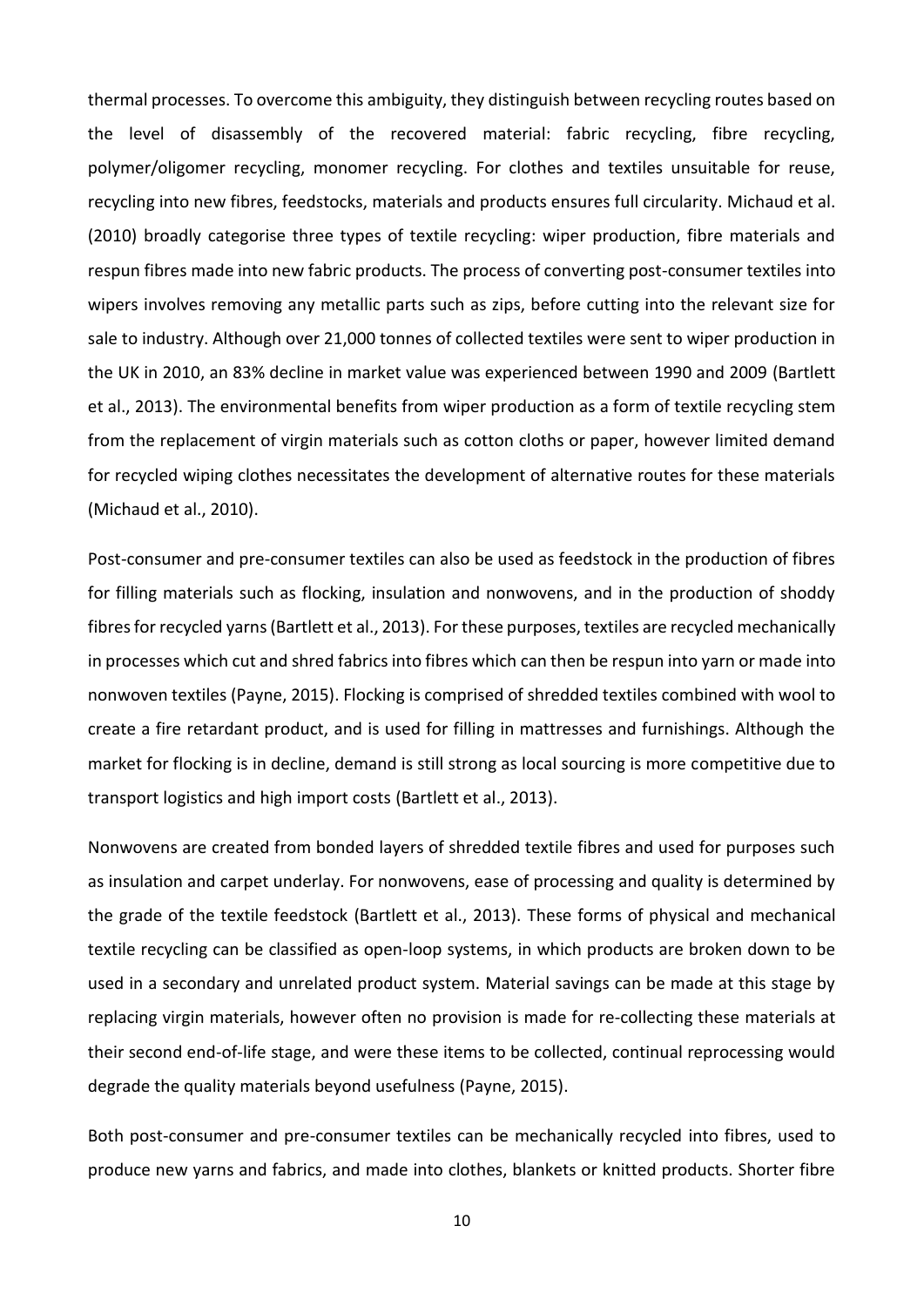lengths result in poorer quality textiles and it is necessary to combine the recycled fibres with new to achieve the required properties (Bartlett et al., 2013). Technical closed-loop fibre recycling refers to synthetic polymer products such as polyester, nylon and acrylic which will not only be recycled but recyclable in the same production chain for multiple cycles (Payne, 2015). Processing these synthetic materials involves chemically breaking down the fibres, before repolymerisation and extrusion as a new fibre, and spinning into yarn for woven or knitted fabric production. As polymers degrade with each recycling, a challenge has been presented to the industry to produce fibres with equivalent or better quality to virgin materials (Payne, 2015) and utilise a process which creates more carbon savings through recycling than the energy burden to recycle the materials in the first instance.

Sorting and grading process for collected textiles yields an unavoidable waste fraction of low grade textiles, unsuitable for reuse. Currently no markets are established for these items; however an opportunity exists to divert these textiles for use as feedstock in innovative chemical recycling processes currently in development. The EU Resyntex Project (Resyntex, 2018) aims to create a complete reprocessing line to transform such textile waste into secondary raw materials for the textile and chemical industries. The Resyntex process uses biochemical processing to recycle cotton, polyamide, polyester and wool into PET monomers for PET production, glucose for bioethanol, protein hydrolysate for resins and adhesives, and polyamide oligomers for the chemical industry. Worn Again (wornagain.co.uk, 2019) are a circular economy textile brand who aim to recapture polyester and cellulose from pure and blended textiles. The Worn Again process uses post-consumer textile feedstock to produce PET chips and cellulosic outputs that could be re-spun into like new fibres.

A complimentary strategy to these material reprocessing stages is 'Design for Cyclability' (Politowicz, 2013). Through this design strategy, the initial process anticipates the potential for eventual recycling and considers existing garments and products as 'raw materials'. In illustration of this principle, a short-life duration prototype product was created from paper based non-woven textile for closed loop material recovery by Kay Politowicz and Sandy MacLennan. This 'disposable fashion' product shows how circular economy fashion could operate at both 'fast' and 'slow' fashion speeds, to appeal to consumer demand for short-life trend pieces. Indeed, if such considerations are integrated into design processes from the initial conception stage, the design brief then becomes the key opportunity to build in sustainable strategies to meet consumer and user requirements throughout each stage of a circular economy fashion supply chain. The design brief

11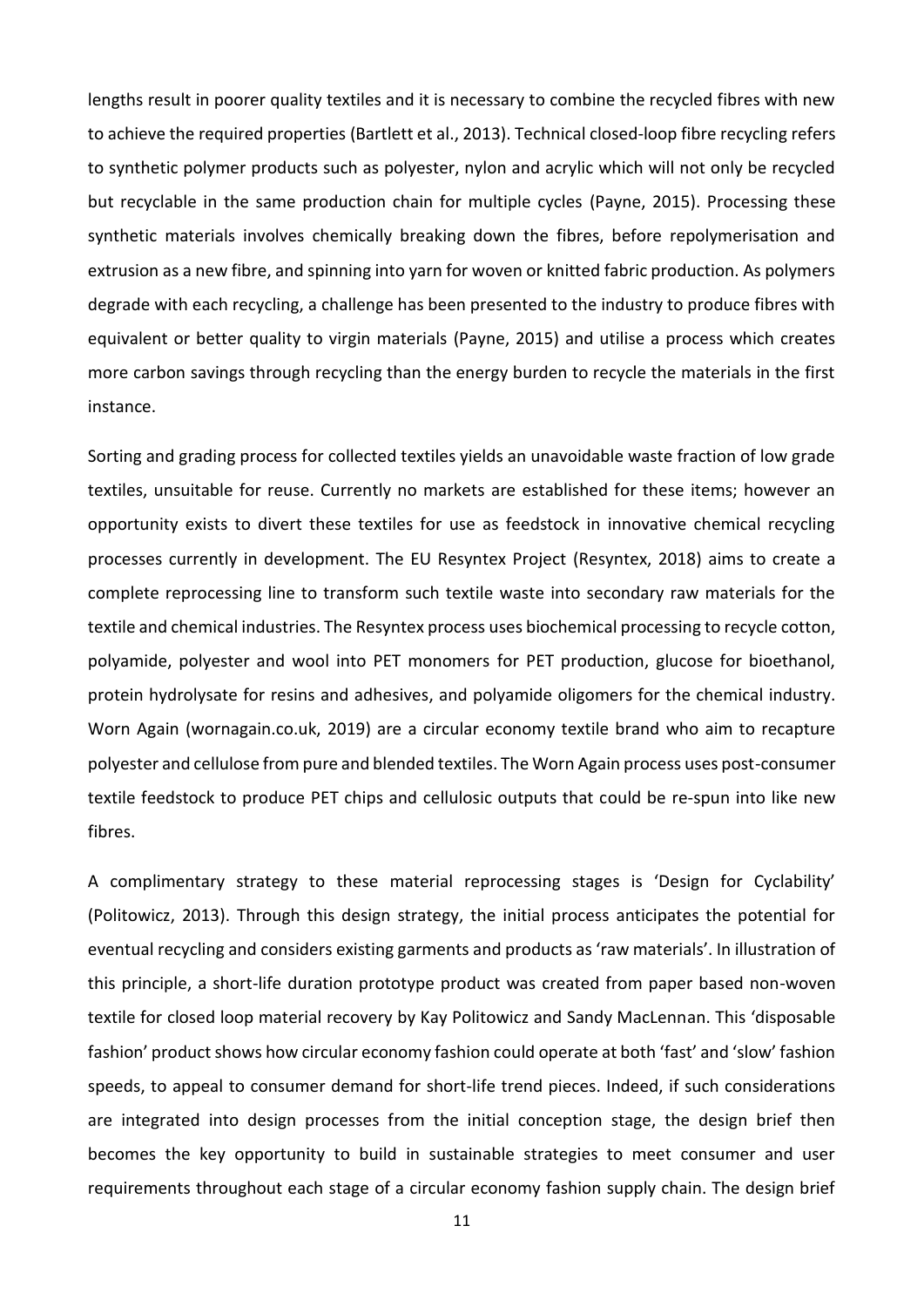should establish common goals for producers to adopt a systems based approach which takes into account material savings, provenance, impact, user behaviour and end-of-life considerations (Lockton et al., 2010; Blizzard and Klotz, 2012; RSA Action Research Centre, 2013; Ellen MacArthur Foundation, 2016; The Great Recovery Project, 2016).

Closing the textiles loop will require advanced and largely automated insights into the origin, flow and composition of discarded textiles. Tracking technologies, such as RFID-, QR- or NFC-tagging, can be expected to play an ever stronger role in the future of textile recycling. Blockchain technology is raising great expectations across the board, as it is expected to revolutionise supply chain transparency and product verification. Blockchain allows to build a securely stored and auditable record of information on where a garment comes from, which materials it contains, which certifications are in place and what its supply chain journey looks like. This technology helps to protect consumers from counterfeited or harmful products. Furthermore, it has the potential to make the job of sorters, graders and recyclers considerably easier as textile products would all carry a "materials passport", enabling direct information exchange between production, consumption and recycling.

### **4. Barriers to textile recycling**

This systematic review of literature has shown that despite its growing popularity, the textile industry is faced with numerous challenges such as triggering environmental pollution, noise pollution, deterioration in humans' health and resource limitations (Sandin and Peters, 2018; Guyer et al., 2016; [FAO-ICAC, 2015;](https://www.sciencedirect.com/science/article/pii/S0959652618305985#bib29) Patel and Vashi, 2015). Recycling of textile products, as part of the broader transformation from a linear to a circular economy, has been identified as a potential solution to these challenges (Roos et al. 2016; Hawley, 2014).

As far as barriers are concerned, there are numerous obstacles to textile recycling, which on many occasions prompt a low recycling rate (Xiao et al., 2018; Sandin and Peters, 2018). Globally, few countries, if any, are yet able to utilise 50% or more of their potentially recyclable materials. For instance, less than 12% of the potentially recyclable materials are collected in Brazil while the rates in South Africa, Russia, and China are 10%, 11%, and 20% respectively. Developed economies such as Canada, France, and Italy have relatively higher rates of 32%, 40%, and 43% respectively (Conke, 2018). In 2008, the textile reuse and recycling rate in the UK increased from 22% to 33% (Morley, Bartlett and McGill, 2009). Unfortunately, in recent times, a (10-20) % decline in textile recycling rate has been observed in the UK and other European countries such as Germany, Spain, Belgium, and France (Jordeva et al., 2015). Only 5% of waste is recycled in Bosnia and Herzegovina, which is similar to the low rate in other countries in the Balkan region (Anthouli et al., 2013). Some of the major barriers to the optimization of textile recycling are discussed below: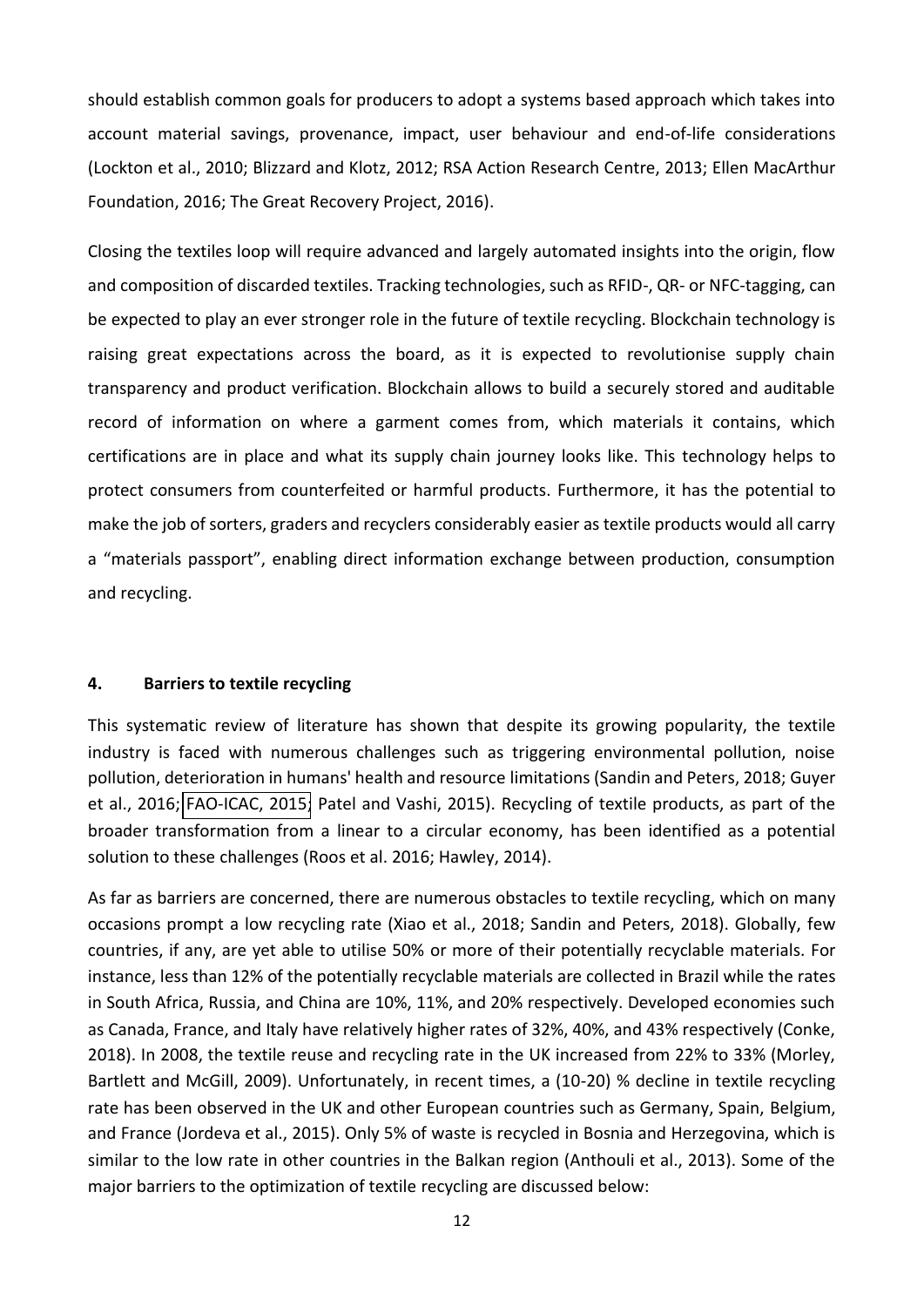1. Economic Viability: At present, many recycled textile wastes are unsuitable for multiple recirculation and use. This is largely due to the widespread production of lower-grade products (down-cycling) from textile recycling. Limited recirculation and reuse is not economically viable and discourages investment in textile recycling [\(Elander and Ljungkvist, 2016\)](https://www.sciencedirect.com/science/article/pii/S0959652618305985#bib20). Multiple use of textile fibres is more economically attractive with the potential to encourage greater participation in recycling by various stakeholders. In addition, there is limited demand for recycled textiles (SEPA, 2015), Because virgin or unrecycled textile materials have low market prices. The relatively high prices of some recycled textile fibres are influenced by the high cost of the recycling processes, including transportation, which discourages prospective investors.

2. Composition of textile products: The base components of many textile products make them unsuitable for recycling. For instance, the presence of plastics and metals in textile products are an impediment. According to Marconi et al. (2018), recycling is not always feasible due to difficulties in separating the mix made of various types of polymer with different mechanical and technological properties. Furthermore, increased textile fibre strength complicates the shredding of the fibres (Hawley, 2014). Shredding is necessary to convert used textile material back to raw materials, but this affects product quality [\(McGregor,](https://sourcingjournal.com/author/LyndsayM/) 2015). Moreover, many textile products contain chemical materials and dyes, which also hinder recycling by decreasing the value of the output [\(Elander and](https://www.sciencedirect.com/science/article/pii/S0959652618305985#bib20)  [Ljungkvist, 2016\)](https://www.sciencedirect.com/science/article/pii/S0959652618305985#bib20). Some textile dyes are toxic and carcinogenic (Bhuiyan et al., 2016).

3. Non-availability of recyclable textile materials: The quantity of textile waste that is suitable and accessible for recycling is grossly insufficient. Limited quantity of used textiles and textile waste are collected and sorted for recycling (Tai et al., 2011). This is partly because prevalent fibre blends make it difficult to manage the sorting process (Hawley, 2014). According to Fei et al. (2016), recycling in developed countries is undertaken by formal waste vendors, who are "standardized, specialized enterprises". However, in developing countries, thesource-separation and sorting market is dominated by informal waste vendors and formal sorting operates at a much smaller scale [\(Fei et al., 2016;](https://www.sciencedirect.com/science/article/pii/S0921344918300910#bib0060) [Linzner and Salhofer, 2014\)](https://www.sciencedirect.com/science/article/pii/S0921344918300910#bib0135) that affects the rate of recycling. Informal operators are mainly small-scale and labour-intensive, utilising basic recycling technologies, which significantly lower process efficiency (Xiao et al., 2018). Their varying level of commitment and experience, irregular work hours and inconsistent collection pattern also affect the quality of the collection and sorting of recyclable materials (Conke, 2018).

4. Technological limitations: A major reason for the limited quantity of recyclable materials is the lack of technologies for sorting textile waste in preparation for recycling [\(Elander and Ljungkvist,](https://www.sciencedirect.com/science/article/pii/S0959652618305985#bib20)  [2016\)](https://www.sciencedirect.com/science/article/pii/S0959652618305985#bib20). Most existing methods cannot separate dyes and other contaminants from the original fibers [\(McGregor,](https://sourcingjournal.com/author/LyndsayM/) 2015). Automated sorting will improve the efficiency of the production process and increase the quantity of textiles that are suitable for recycling. In addition to the challenges of sorting, chemical and mechanical textile recycling technology are also limited, requiring significant investment in research to overcome existing limitations and introduce more efficient and effective techniques. [Ouyang and Cao \(2012\)](https://www.sciencedirect.com/science/article/pii/S0921344918300910#bib0205) identified the use of outdated concepts (poor recycling system, outdated development concepts, and disordered marketing rules) as the major barriers to recycling,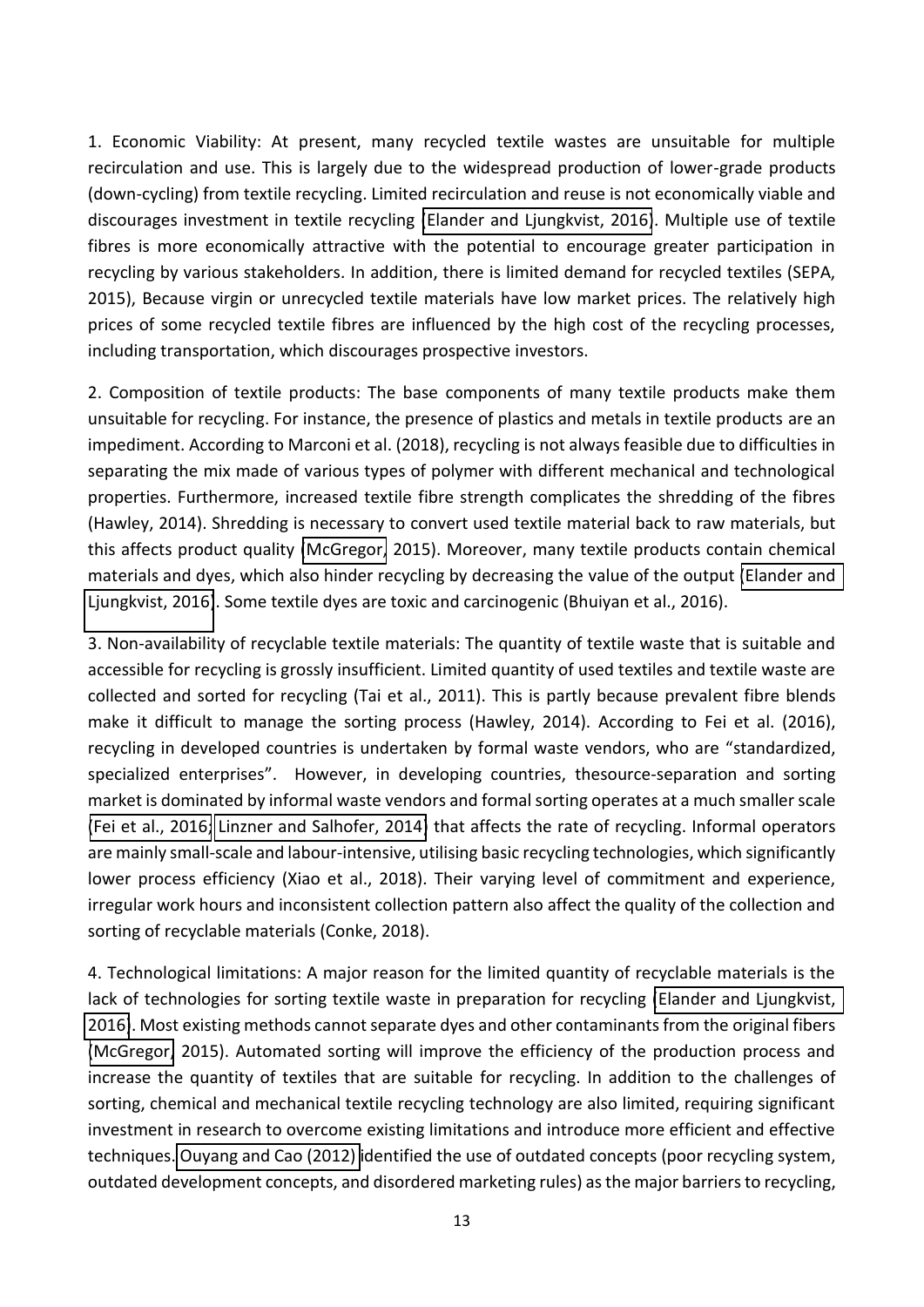particularly in developing countries. More effective trading of recycled materials can also be facilitated through the use of modern information technologies such as the internet, big data, and mobile phone apps (Xiao et al., 2018).

5. Lack of information and limited public participation: Nixon and Saphores (2009) reported a significant correlation between access to recycling information and citizens' attitude to recycling. Limited public awareness on the merits of recycling contributes immensely to the low recycling rate, causing market inefficiency as well as stakeholders' apathy to large scale investments. Successful policies' implementation depends on the individual behaviour of residents. The best waste recycling policies may be ineffective if there is no corresponding change in citizens' behaviour (Conke, 2018). Similarly, inadequate knowledge of the recyclability of textile materials and on the composition of potentially dangerous components in those materials negatively affects market demand for recycled textiles (SEPA, 2017). According to Jesson et al. (2014), the knowledge barrier (ignorance of what to recycle) and the attitude barrier (non-commitment to the ideals of recycling) are two of the fundamental consumer-related barriers to recycling, confirming WRAP's (2008) earlier findings. Currently, many countries prioritize recycling communal waste such as glass, wood, paper, plastic, and metal, while textile recycling is less prioritized and publicized (Anthouli et al., 2013). Ineffective information dissemination negatively impacts governmental management as well. Regulators are unable to collect sufficient data necessary to formulate appropriate policies and manage the downstream textile recycling industry (Xiao et al., 2018).

6. Poor Coordination, weak policies and standards: Payne (2015) identified uncoordinated collection of waste as a barrier to efficient recycling. The absence of an integrated and well-coordinated framework and policies to enhance the overall efficiency of the textile recycling eco-system negatively affects the industry (Chen et al., 2010). Different components of the value chain work independently, sometimes with conflicting interests. Centralising the operations of these respective components will enable the formulation of harmonised policies and regulations addressing specific industrial standards, technology standards, classification standards and test standards (Xiao et al., 2018). The lack of unified and generally-acceptable standards affects the operation and development of the recycling industry. Quality protocols and standards for recycling carpet waste were non-existent in the UK in the last decade (Morley, Bartlett, and McGill, 2009). Xu and Chen (2018) highlighted that without supportive government policies and standards, the broader recycling industry cannot grow rapidly.

# **5. Examples illustrating the socio-economic advantages of textile recycling**

In Brazil there are several projects, brands and stylists working with upcycling in fashion (Table 2). In general, these projects aim to add value and empower consumers, suppliers and involved workers, as well as to reduce waste by reusing and recycling (Baruque-Ramos et al., 2017). These outcomes contribute to improving the quality of life of citizens and bring economic benefits.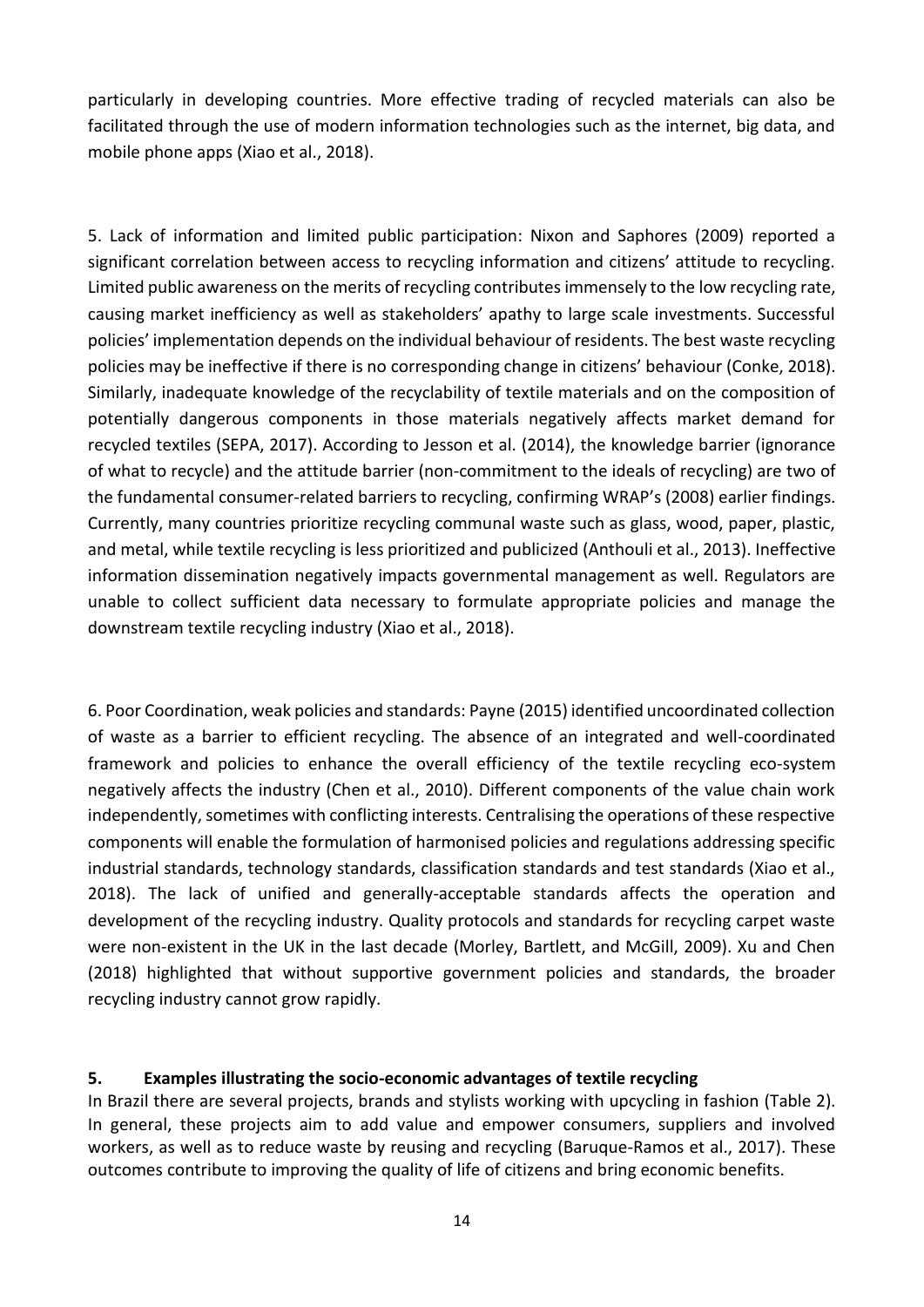Table 2. Examples of textile reuse and recycling good practices in Brazil

| Project                                                                         | <b>Description</b>                                                                                                                                                                                                                                                                                                                                                                                                                                                                                                                                                                                                                                                                                                                                                                                                                                                              |
|---------------------------------------------------------------------------------|---------------------------------------------------------------------------------------------------------------------------------------------------------------------------------------------------------------------------------------------------------------------------------------------------------------------------------------------------------------------------------------------------------------------------------------------------------------------------------------------------------------------------------------------------------------------------------------------------------------------------------------------------------------------------------------------------------------------------------------------------------------------------------------------------------------------------------------------------------------------------------|
| Reuse Fabric<br>Bank (RFB) (São<br>Paulo)                                       | The RFB aims to prolong the life of scraps, non-used fabrics, stocks, clothes<br>cut or small rolls of fabric. The idea is to make it possible to circulate them<br>again, extending their life cycle through new uses and avoiding burial in<br>landfill. The pieces to be reused are taken to the unit and are prepared<br>and disinfected. After this process, they are ready to be resold. If the user<br>deposits directly the pieces in the Bank, he/she will receive credits for<br>each kilo deposited and which can be used to take out banked fabrics.<br>Usually these users are artisans, fashion students, young designers, well-<br>known stylists, and even brands considered sustainable. All pieces<br>deposited have an origin registry that allows life cycle mapping. The ethos<br>of the organization is to value the environmental and social dimensions. |
| <b>Retail Fashion</b><br>(São Paulo)                                            | This project is the result of a partnership between Sinditêxtil-SP (Union of<br>Spinning and Weaving Industries), theBrazilian Textile Industry<br>Association and São Paulo City Hall, as well as other institutions in an area<br>comprising about 1200 clothing factories. These organizations produce<br>about 12 tons of textile waste daily. The project aims to manage the<br>commercialization of this waste in order to contribute to the reuse of it as<br>raw material and to propose a waste management plan in accordance<br>with the National Solid Waste Policy.                                                                                                                                                                                                                                                                                                 |
| The Brandili<br><b>Textile Brand</b><br>(Santa Catarina)                        | The brand has been producing children's clothing for over 50 years.<br>Recently, it has adopted a sustainability strategy involving natural<br>resources. The company reuses textile waste by partnering with factories<br>that provide raw materials for reuse in ecological yarns production (from<br>textile materials and plastic bottles). Moreover, the reverse logistic is<br>encouraged, and post-consumer distribution channels have enabled a<br>reverse flow of products and materials back to the start of the production<br>cycle.                                                                                                                                                                                                                                                                                                                                 |
| The Insecta<br><b>Shoes Brand</b><br>(Porto Alegre)                             | This vegan company produces footwear having as a premise the defense<br>of animals, avoiding the use of any animal input. Its products are made of<br>used clothing or wastes from fabrics or even recycled PET. Some of the<br>materials are bought in second hand fairs or provided by the Reusable<br>Fabric Bank of São Paulo.                                                                                                                                                                                                                                                                                                                                                                                                                                                                                                                                              |
| The Ecosimple<br>Brand (São<br>Paulo)                                           | All the production is made of 100% recycled materials, linking technology<br>with sustainability. The material used is recycled from plastic bottles,<br>discarded clothing or fabric scraps from clothing factories and waste from<br>spinning processes. This brand's approach to innovation is to adopt a<br>production model that reduces environmental impact and helps deprived<br>communities.                                                                                                                                                                                                                                                                                                                                                                                                                                                                           |
| <b>Bank of Clothing</b><br>from Caxias-do-<br>Sul (BCCS) (Rio<br>Grande do Sul) | This bank provides centralized storage for textile waste from factories of<br>the region. It functions by receiving the waste from the local textile<br>industry; then the types of materials are sorted and organized to send to<br>the registered communities in the system, who reuse these materials. The<br>inputs that cannot be reused go to other industries (e.g. packaging) closing<br>the product cycle.                                                                                                                                                                                                                                                                                                                                                                                                                                                             |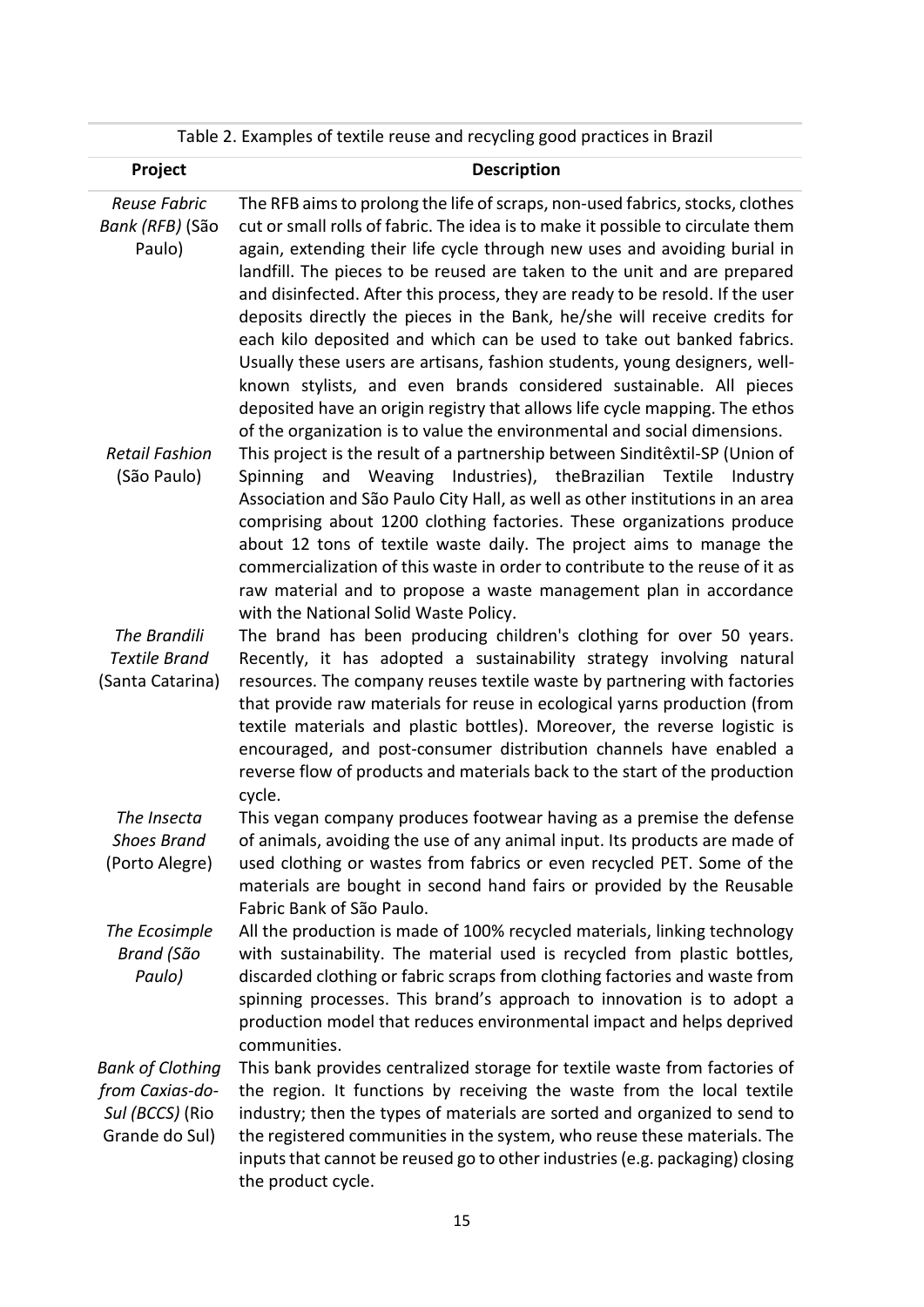### Source: Broega et al. (2017)

Additionally, Baruque-Ramos et al. (2017) point out another set of projects carried out in Brazil. For example, COMAS recovers cloth from discarded men's shirts. The "Viver de Costura" ("Living Sewing") social project provides sewing training for women in the Sabara region (state of Minas Gerais). It is closely related to the Centre for Design and Social Responsibility of Design School (State University of Minas Gerais), and aims, not only to teach sewing, but also to contribute to product development with innovative solutions and design. The last example is related with the Association of Brazilian Women Entrepreneurs - AMEBRAS (Rio de Janeiro) which, since 1998, carries out reuse activities on textile materials from the Rio Carnival. It has around 886 associates from different classes and business segments, and has professionally qualified about 22.000 people. The main raw materials for reuse are fabrics, feathers, feathers, sequins and various trims. These materials are obtained in the phase known as "dispersion" of the samba schools.

In the field of textile recycling, other players can be found in the international arena. Thus, despite the several technical, social and economic challenges, diverse brands in Nordic countries have started investing in textile-to-textile recycling (Table 3), responding to an increasing recognition that the industry should take responsibility for reducing its environmental impacts.

| Company                | <b>Product</b> | <b>Project description</b>                                                                                                                                                                                                                                                                                                                    |
|------------------------|----------------|-----------------------------------------------------------------------------------------------------------------------------------------------------------------------------------------------------------------------------------------------------------------------------------------------------------------------------------------------|
| Egetæpper<br>(Denmark) | Carpets        | The company uses recycled fishing nets in carpets and has<br>a take-back system. It is focused on minimising resource<br>use and taking responsibility for its products after the point<br>of sale.                                                                                                                                           |
| H&M<br>(Sweden)        | Clothing       | A diversified set of its products include some recycled fibres<br>as cotton, wool and cashmere, collected from both pre and<br>post-consumer waste. If a product includes fibres<br>recovered from used clothes, its tag provides that<br>information to the consumer.                                                                        |
| Houdini                | Outdoor        | Houdini collects its used products from consumers for                                                                                                                                                                                                                                                                                         |
| (Sweden)               | clothing       | reuse and recycling. Worn out 100% polyester products are<br>sent to a factory for recycling. Additionally, the company<br>uses recycled nylon and polyester recovered from PET<br>bottles. The brand aims to design for recyclability, keeping<br>processes, materials and products as simple as possible.                                   |
| Lindex<br>(Sweden)     | Clothing       | The company started to promote textile reuse and<br>recycling in cooperation with Myrorna, a NGO, beginning<br>with fibers recycled from plastic waste. Lindex also uses<br>post-consumer denim in its new denim<br>recycled<br>collections. Its main objective is that by 2020, 80% of all its<br>outfits will be produced more sustainably. |

Table 3. Examples of "reuse and recycling friendly" Nordic textile brands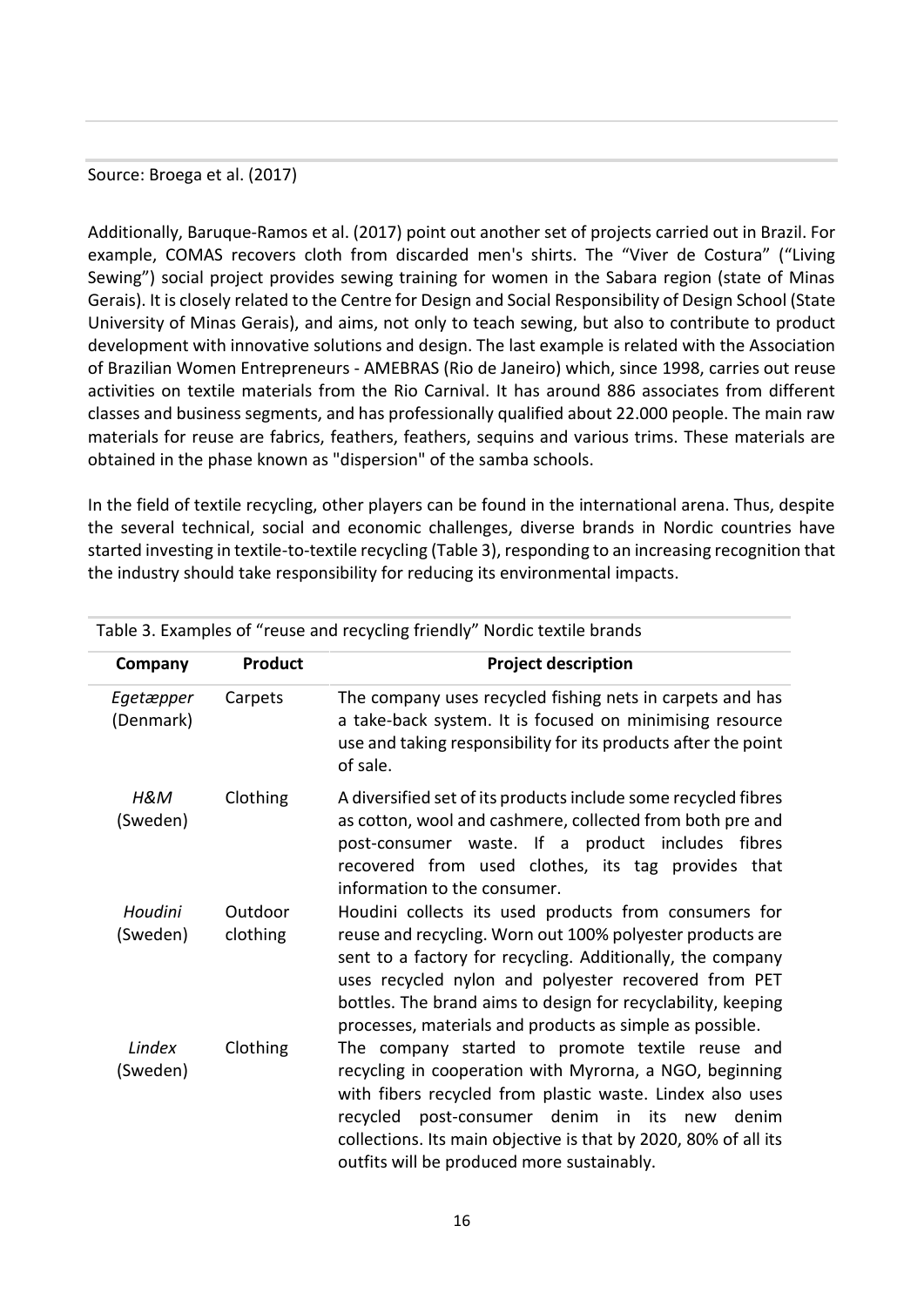| <b>Nortex</b> | Duvets and | A part of the production of duvets, pillows and cushions is  |
|---------------|------------|--------------------------------------------------------------|
| (Denmark)     | pillows    | designated by "Nortex Care collection", being directed       |
|               |            | mostly to hospitals. Appealing to the health care sector is  |
|               |            | challenging, but is necessary to take advantage of the green |
|               |            | procurement trend.                                           |
| Pure Waste    | T-shirts   | This brand uses its own fibres made from 100% recycled       |
| (Finland)     |            | materials. In order to get these materials, the company      |
|               |            | sources from pre-consumer textile waste and PET fibres       |
|               |            | recycled from used plastic bottles. The recyclability of     |
|               |            | clothing produced in this factory is also important. Thus,   |
|               |            | the designers use strategies like replacing hang labels and  |
|               |            | by using as few accessories as possible. Additionally, the   |
|               |            | energy efficiency is increased by minimising waste and       |
|               |            | packaging.                                                   |
|               |            |                                                              |

Source: Watson et al. (2017)

Some of the brands presented above represent a good example of the socio-economic advantages of textile recycling. All are making use of yarns/fabrics with recycled content in selected new products. In fact, reuse was found to provide the greatest benefits, regardless of whether the textiles are reused in the Nordic region or exported for reuse elsewhere (Watson et al., 2016). However, just a part of the companies are developing or are part of closed-loop systems (a brand or some of its partner takes back used products from consumers, for extracting material as input to the next creation of products). According to Newell (2015), retail take-back programs are a great step towards producer environmental awareness and responsibility for waste that the textile sector generates. Further, at the point of sale, the fashion industry has direct contact with clients and consequently has the opportunity to educate consumers on how to recycle textiles.

### **6. Lessons Learned**

It is apparent that companies struggle to find value in textile waste. By far the most value is in the sale of products that are unwanted but not worn-out. The global export market for worn and used clothing is estimated to be about \$4bn (WRAP, 2016). However, demand for these products is limited and shrinking. This is illustrated by policies adopted in 2016 by several African countries: Rwanda, Kenya, Uganda, Tanzania, South Sudan and Burundi have announced a block on used garment imports by 2019. There are socio-economic reasons for this: Rwanda's president is reported as saying "We have to grow and establish our industries." (Gittleson, 2018). The consequences for exporting countries is that the value of collected goods has reduced with time, putting pressure on this business sector. In the UK, the Textile Recycling Association has reported a downturn in membership, losing a quarter of its collector and processor companies to bankruptcy or closure in the period 2013-2016 (Martin, 2016). This decline has continued.

Mechanical processing routes yield insulating materials and felts, creating local employment and utilizing local supply chains. In some cases, such as Lindex and Pure Waste, it has been possible to extract fibers and feed them into a local supply chain for fabric production. However, the markets for nonwoven textiles are showing signs of being saturated. Some retail brands, such as H&M, are incorporating a small percentage of recycled fibers into some of their garments, which helps to create a demand for recycled fibers. However, it is probable that these fibers are from post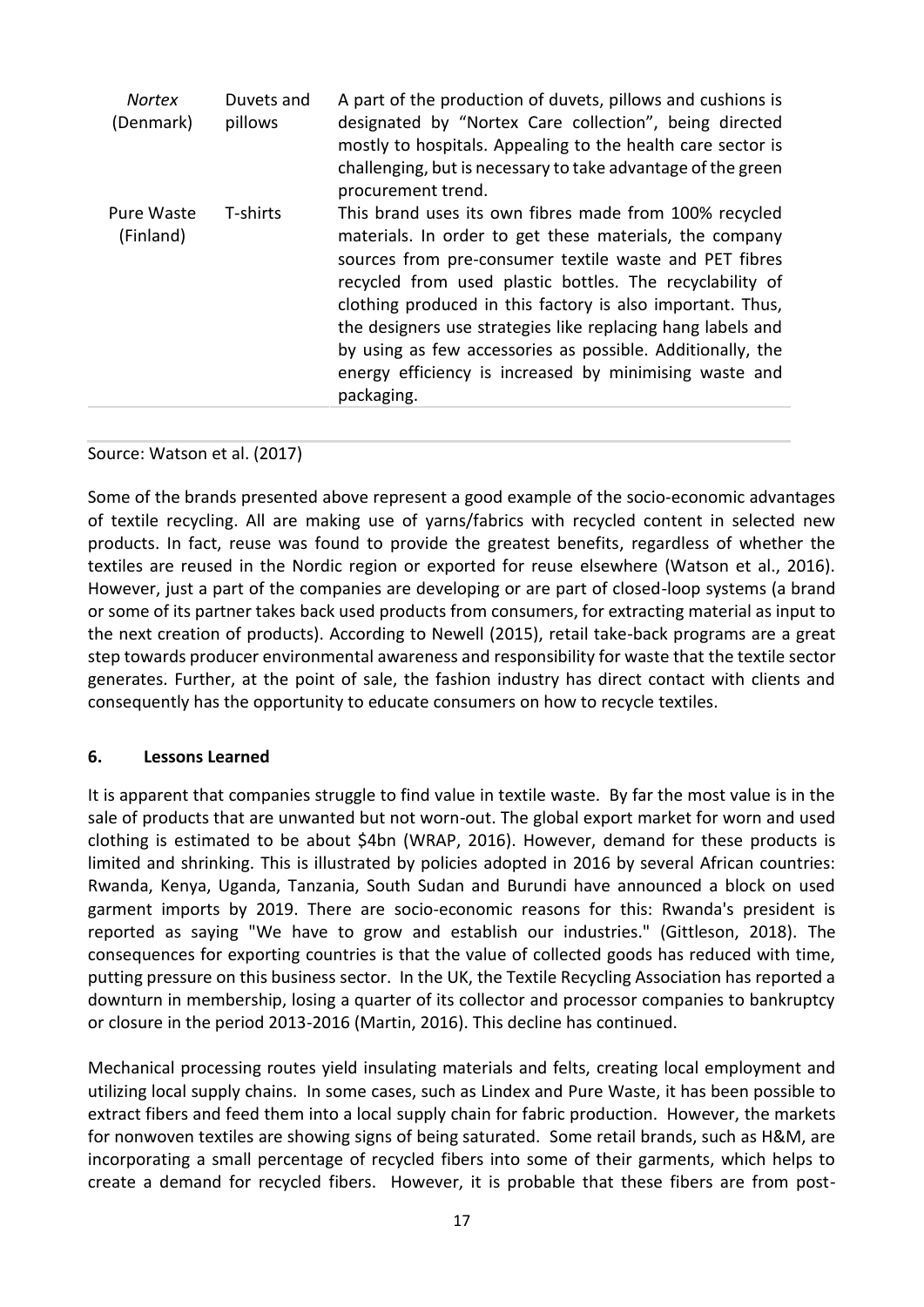industrial waste (to avoid degradation and coloration) and there is likely to be a limit on the availability of large volumes of such materials. Where fibers are extracted from fabrics, they are damaged and they often carry dye, limiting their usefulness. With research and development projects, more outlets for these recycled materials could be found, but as risks are high, sources of external funding may be needed to catalyse change.

Upcycling is practiced by a few small companies that are highly motivated to recycle, exemplified by Reuse Fabric Bank, Bank of Clothing, Brandili Textile Brand, Houdini and Lindex. However, volumes are relatively small and upcycled products do not fit readily into the business plans of most clothing retailers. Nevertheless, some retailers have trialed upcycled eco-fashion ranges and a report on the varying degrees of success was published (Mowbray, 2014). It was concluded that using postindustrial waste was the best way to increase volumes of particular styles, and that upcycling businesses should be in partnership with garment manufacturing companies. The report considers that the up-cycling line should be alongside the factory line, with a creative waste manager whose responsibility is to identify waste and surplus fabrics, and to re-route it to the appropriate upcycling team. Some other companies are upcycling with post-consumer wastes, and face rather different challenges with material supply. Some have concluded that upcycling can be economic only when it is located in low labour-cost countries, but this creates new problems for design to address export markets. There is no doubt that the concept of commercial upcycling is in its infancy, but the company cases identified above show that this business model can be viable.

Despite these routes to recycling, it is also apparent that much textile waste is not suitable for processing by any of these options: the materials are damaged by wear and tear; they may be soiled or damp; they may have branding that limits resale; their composition is a blend of fibre types; and there may be metal or plastic elements in the product. With these materials, the baseline costs of collection, sorting and transportation may never be recovered.

Apart from in Scandinavia, consumers do not have a reputation for purchasing products with a sustainability story. Nor do consumers display a good understanding of sustainable ways of disposing of unwanted garments. Knowledge of the environmental impact of clothing and textiles is typically minimal. Consequently, this is an active area of interest, particularly because consumer decisions are crucial for developing a circular economy in textile materials. Educational opportunities are taken by retailers with an ideological commitment to sustainability (such as H&M, Table 3), but the "value-action" gap is a well-recognised phenomenon (Barr, 2006). Several projects addressing Circular Economy issues include consumers in their research. Aspects of the Resyntex consumer behavior work programme are addressed by Boiten et al. (2017).

Brands seeking to promote the concept of sustainability have sought to remove toxic chemicals from their supply chains. This has made a significant impact, although there is still a long way to go. The problems associated with cotton (pesticides, water usage) are largely untouched. There is a growing willingness for brands to launch products with a component of recycled fibres, and this is certainly a step towards the Circular Economy. Some products have appeared on the market made from 100% recycled materials (examples are Houdini and Pure Waste). Many retailers are involved in take-back schemes (including H&M), and are often willing to exchange a gift voucher for a returned garment. The study by Hvass (2014) identified two main ways that retailers are currently taking post-retail responsibility: second hand retailing and product take-back schemes. Take-back appears to be the most significant platform for informing consumers about sustainability and the Circular Economy.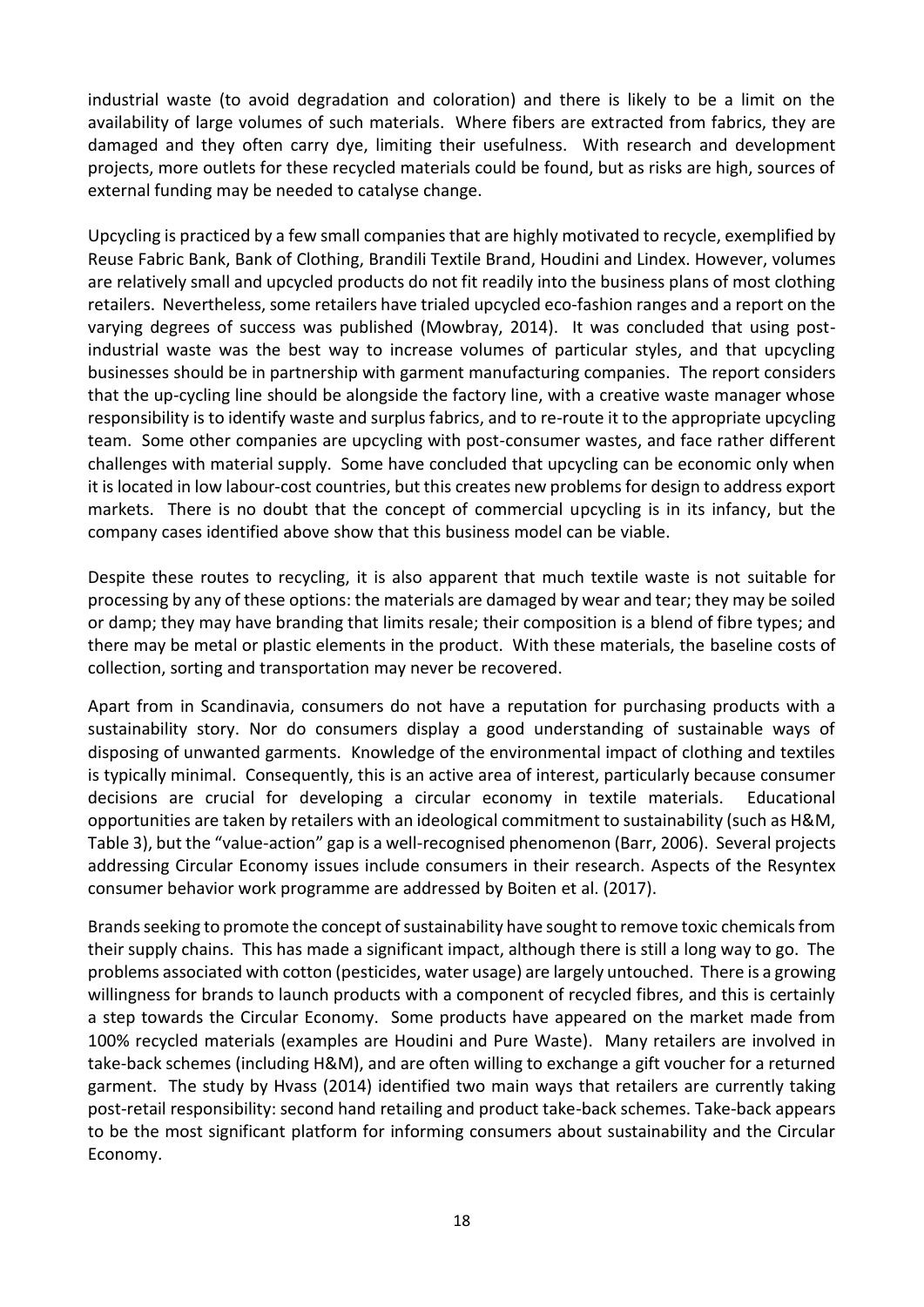There is less evidence that High Street brands are changing the way they design their products. Fabric design is still decoupled from garment design (Tyler et al., 2006), so it is difficult for all the relevant issues to be considered when product ranges are being developed. Typically, fashion designers do not involve themselves with Design for the Environment (DfE) or Design for Disassembly (DfD). Design for an extended life, or design for a second life, is given a low priority and is rarely considered when products are developed. Radical design strategies are being developed (Niinimäki & Hassi, 2011), but brands will determine whether they are used.

Nevertheless, some of the cases outlined earlier (Houdini, Pure Waste) show that, even in small companies, designers can play an important role in developing sustainability stories. Large retailers (such as H&M) show that moves toward a Circular Economy are possible for garments sold in the High Street. However, the Fashion Sector is buyer-led; the agenda is set by retailers and brands; performance is measured by gross margin. Consequently, the supply chain is not in a position to champion sustainability and the Circular Economy: the leading must come from companies with buying power.

Looking at other industries provides insights into what can be done. Electrical and Electronic consumer products have made greater use of DfE and DfD. Significantly, in the EU, they have been responding to the WEEE Directive, which puts obligations on producers for the products they sell to consumers. These responsibilities include take-back and disposal. Consequently, the affected companies have incorporated these requirements into their design process – and at least parts of the sector have an impressive record of reprocessing returned products and recycling materials and components. Can this be approach be the norm in textile and clothing products? The potential for the textiles and clothing sector is discussed by Bhamra et al. (1998). Bhamra's (2007, 47) conclusions include the following: "the electrical, electronic and automotive sectors now face 'Producer Responsibility' Legislation, making them responsible for their products at the end of life, how long will it be before the textile and clothing sector faces similar legislation? The sector will be illprepared when this comes along."

Extended Producer Responsibility (EPR) for textiles and apparel is being considered more widely. It has been introduced in France (in December 2006) and producers are "considered responsible by law for providing or managing the recycling of their products at the end of their usage" (Eco TLC, 2018). Every eligible company that introduces clothing, household linen, and footwear items to the French market has opted to delegate these responsibilities to a not-for-profit private company: Eco TLC. This company manages collection, sorting, R&D projects (selected by a scientific committee) and initiatives to influence consumer waste sorting habits. Whilst Eco TLC has a commendable track record, there is a major problem with the way EPR has been introduced: the design processes of retailers and brand owners is largely unaffected. Consequently, the potential offered by DfE and DfD is largely untapped. Policy issues, including EPR, are being actively discussed in Sweden (Elander et al., 2017). The conclusion is that an EPR that can affect design has the potential to make large positive impacts on fibre-to-fibre recycling as well as the downstream reprocessing of textile materials.

The present situation is characterised in Section 4 as having "blockages". However, there are new opportunities created by the chemical processing route for textiles that are currently deemed valueless and which are destined for incineration or landfill. The projects identified in Section 3 take these discarded textile products and transform them into industrial feedstocks that have value. Some of these feedstocks can be used to create textile fibers, and others supply markets in other industrial sectors. Whilst feedstocks have value, they are already widely available as commodities and there is price competition. Bearing in mind that there are costs of collection, sorting and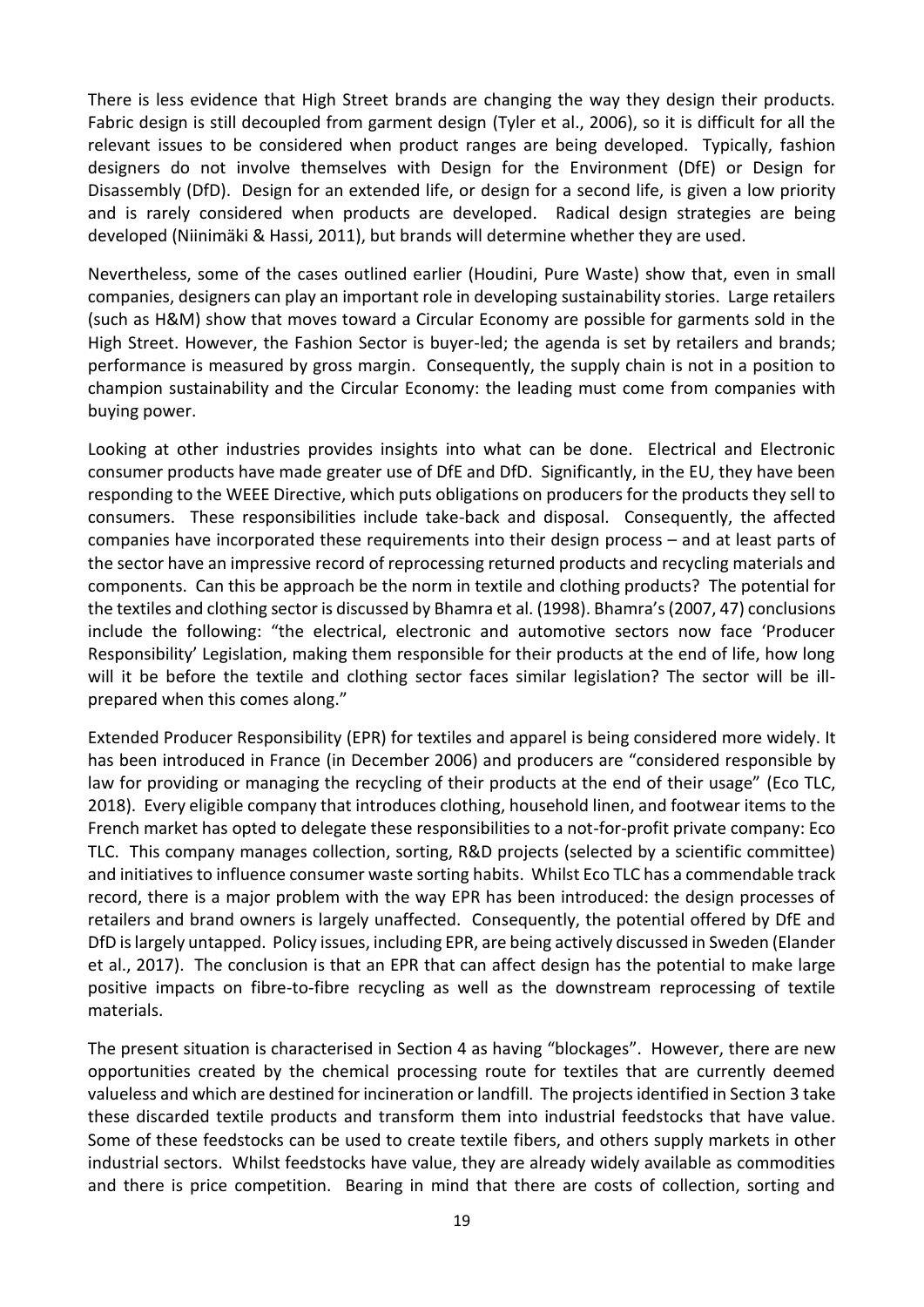transport, with additional costs of dye removal, depolymerisation and subsequent conversion to commercial products, the case for investment in these processes is currently unconvincing. Consequently, if policy-makers are seeking to advance circular economy practices in textiles and clothing, some financial drivers are justified. To achieve this, a major option to consider is the introduction of Extended Producer Responsibility in such a way that producers implement design practices that impact recovery of materials at the end-of-life stage of the product life-cycle. Such developments will inevitably lead to the socio-economic benefits of investment, local employment, new business opportunities and the strengthening local supply chains.

# **7. Conclusions**

The field of textiles is a consumption area which, along with food, housing and mobility, causes greatest environmental impacts. By means of re-use and recycling, some of these environmental impacts may be reduced. The current available technologies allow both government and business on the one hand, but also consumers on the other, to practice recycling in a way which makes it both environmentally sound, ethically just, and economically acceptable.

There is a great potential for the textile recycling sector to contribute to the circular economy (Baruque-Ramos et al., 2017). It can reduce the production of new textiles from virgin materials and hence reduce the use of water, energy and chemicals in the production chain (Dahlbo et al., 2017). However, textile recycling is still facing a number of challenges, such as limited practical technologies for recycling various types of fibres (Zamani, 2014), technical problems related to the complexity of clothes (Cobbing and Vicaire, 2016), and immature markets. The size of the markets is not large enough to absorb the volume of material that would come from the comprehensive recycling of clothes (Remy et al., 2016), and the utilization of virgin materials such as cotton and crude oil are still more economic than recycling of textile fibres (Peterson, 2015).

For all fibres and recycling methods currently being used, recycling is still a better environmental and socio-economic option, whose benefits far outweigh mere incineration. The socio-economic benefits, although not huge, are sufficient to justify the pursuit of this option on a variety of grounds. In particular, the recycling of wool fibres -which show the largest benefits per tonne- can suggest that wool should receive more attention in future activities. A similar line of thinking applied to polyester fibres. Since these are derived from fossil fuels, their reuse and recycling offers benefits which are on the one hand lower than cotton and wool, but due to the high share of polyester fibres in the textiles market today, are still substantial. The novelty of the paper resides in the fact that it clarifies the content of socio-economic benefits, and identifies the achieved socio-economic benefits while also highlighting others that have yet to be achieved.

A greater emphasis to Extended Producer Responsibility may be useful in that it encourages producers to pursue sustainable design practices, which may reflect positively over the entire product life-cycle.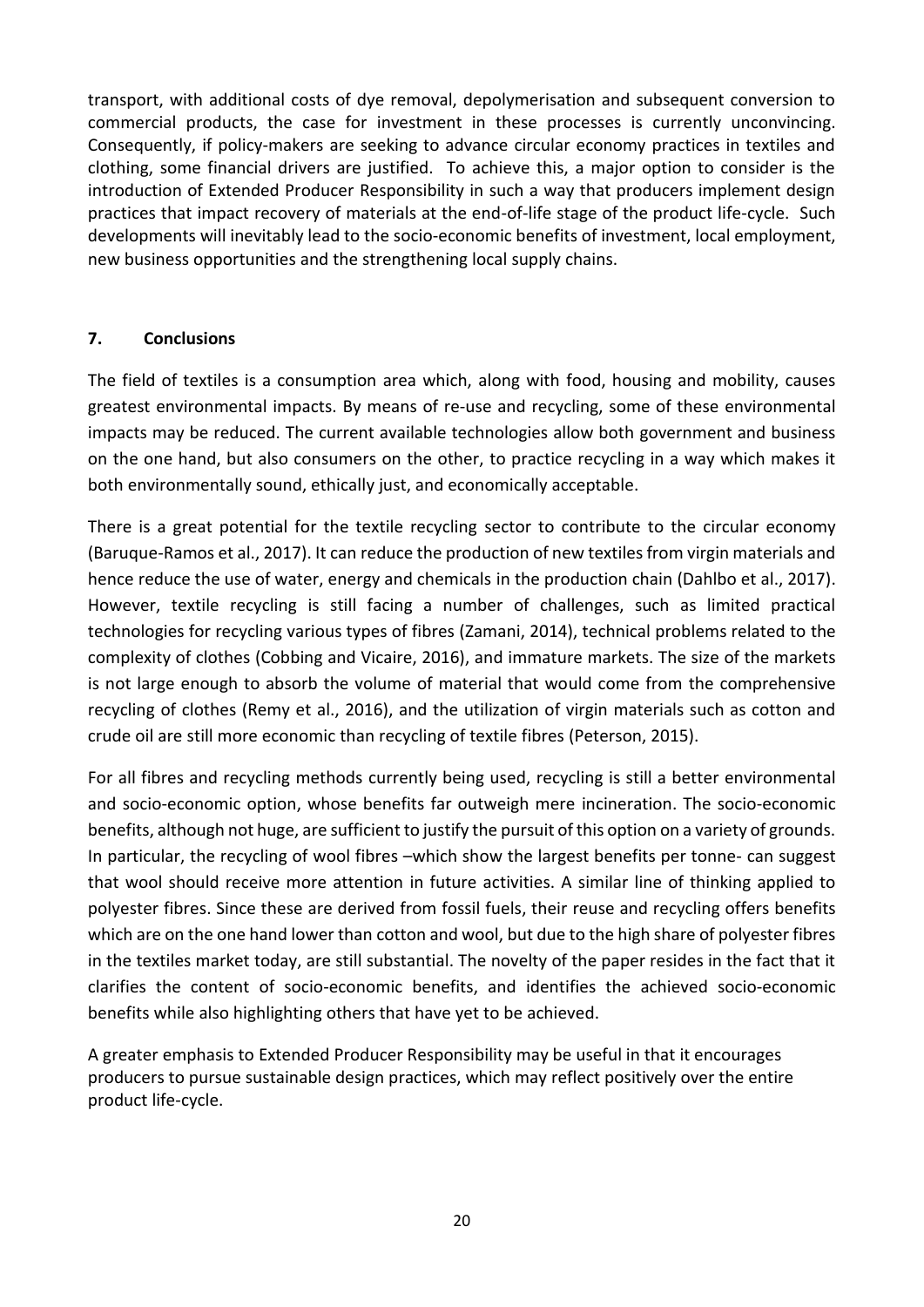# **8. References**

- Anthouli, A., Aravossis, K., Charitopoulou, R., Tot, B. and Vujic, G. (2013). Opportunities & barriers of recycling in Balkan countries: The cases of Greece and Serbia. HSWMA, SeSWA, and ISWA
- Barr, S. 2006. Environmental Action in the Home: Investigating the 'Value-Action' Gap, Geography, 91 (1), 43-54
- Baruque-Ramos, J., Amaral, M.C., Laktim, M.C., Santos, H.N., Araujo, F.B. and Zonatti, W.F. (2017). Social and economic importance of textile reuse and recycling in Brazil, in: IOP Conf. Series: Materials Science and Engineering. Presented at the 17th World Textile Conference AUTEX 2017- Textiles - Shaping the Future, 1-10. Available at: http://dx.doi.org/10.1088/1757-899X/254/19/192003
- Bhamra, T., Heeley, J. and Tyler, D. (1998). A cross-sectoral approach to new product development. The Design Journal, 1(3), 2-15
- Bhuiyan, M.A.R., Rahman, M.M., Shaid, A., Bashar, M.M. and Khan, M.A. (2016). Journal of Cleaner Production, 112 (4), 3063-3071
- Bhamra, T. (2007). Building Ecodesign throughout the Supply Chain: A New Imperative for the Textile & Clothing Industry. In: Miraftab, M., and Horrocks, A.R. Ecotextiles: The Way Forward for Sustainable Development in Textiles, Woodhead Publishing, 41–49.
- Bianchi, C. and Birtwistle, G. (2010). Sell, give away, or donate: an exploratory study of fashion clothing disposal behaviour in two countries. The International Review of Retail, Distribution and Consumer Research, 20, 353-368.
- Boiten, V.J., Han, S. L-C. and Tyler, D. (2017). Step by step towards the Circular Economy. Textiles, (1), 14-15.
- Broega, A.C., Jordão, C. and Martins, S.B. (2017). Textile sustainability: reuse of clean waste from the textile and apparel industry, in: IOP Conf. Series: Materials Science and Engineering. Presented at the 17th World Textile Conference AUTEX 2017- Textiles - Shaping the Future, IOP Publishing, pp. 1-7. Available at: http://dx.doi.org/10.1088/1757-899X/254/19/192006
- Bartlett, C., McGill, I. and Willis, P. (2013). Textiles flow and market development opportunities in the UK. Retrieved from

www.wrap.org.uk/user/login?destination=system%2Ffiles%2Fprivate%2FTextile+Flows+an d+Market+Development+Opportunities+Updated+June+2013v2.pdf

- Blizzard, J. L. and Klotz, L. E. (2012) 'A framework for sustainable whole systems design.' Design Studies. Elsevier Ltd, 33(5), 456-479.
- Carney Almroth, B. M., Åström, L., Roslund, S., Petersson, H., Johansson, M. and Persson, N. K. (2018). Quantifying shedding of synthetic fibers from textiles; a source of microplastics released into the environment. Environmental Science and Pollution Research, 25(2), 1191-1199.
- Chapagain, A. K., Hoekstra, A. Y., Savenije, H. H. G. and Gautam, R. (2006). The water footprint of cotton consumption: An assessment of the impact of worldwide consumption of cotton products on the water resources in the cotton producing countries. Ecological Economics, 186-203.
- Chen, X., Geng, Y., and Fujita, T. (2010). An overview of municipal solid waste management in China. Waste Manage., 30 (4), 716-724
- Conke, L.S. (2018). Barriers to waste recycling development: Evidence from Brazil. Resources, Conservation and Recycling, 134, 129-135
- Cobbing, M. and Vicaire, Y. (2016). Timeout for fast fashion. Available at: https://www.greenpeace.org/international/Global/international/briefings/toxics/2016/Fac t-Sheet-Timeout-for-fast-fashion.pdf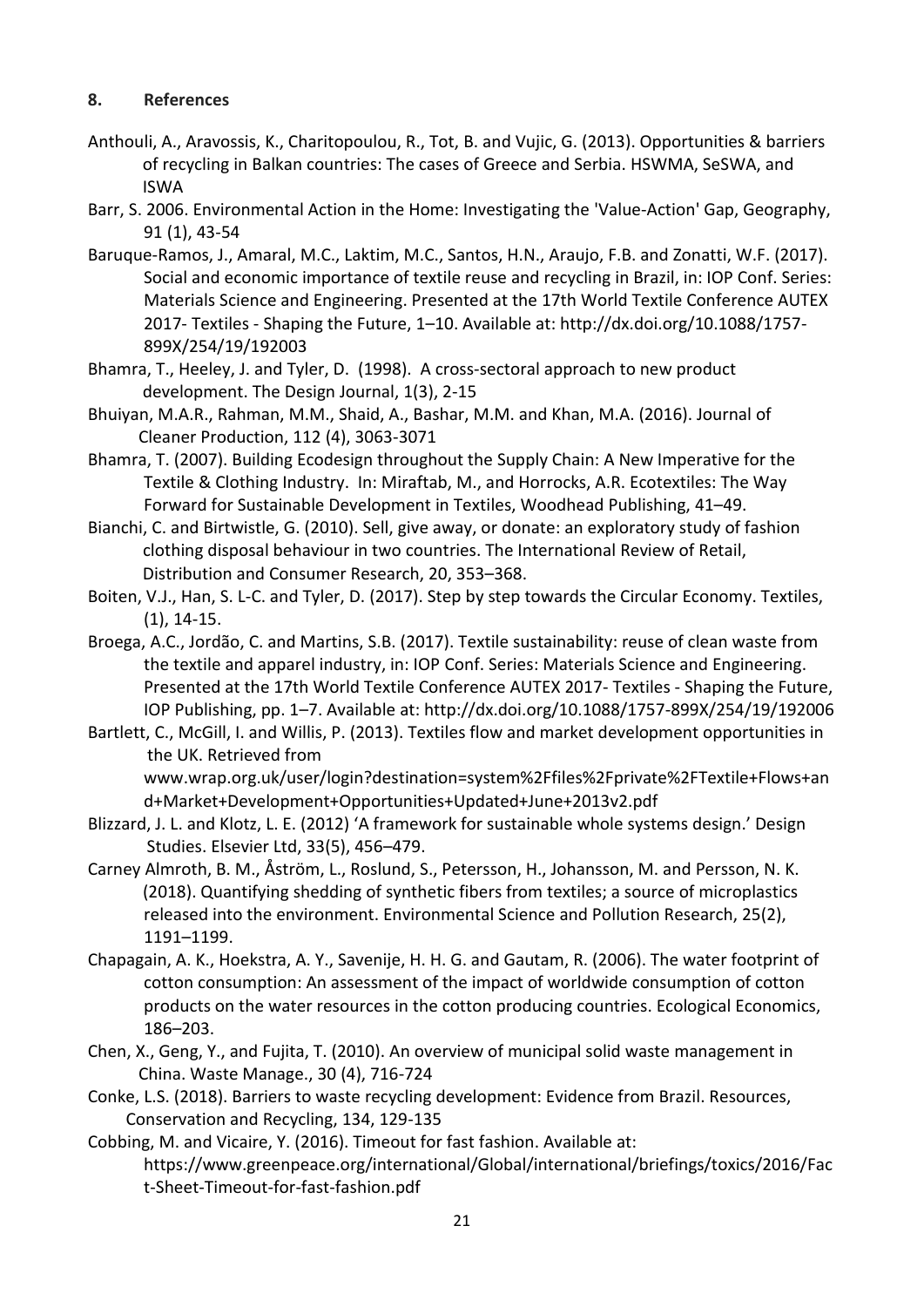- Coberec (2016) Press statement "Textielrecyclage in België". Coberec. Available at: https://coberec.be/nieuwsbericht/textielrecyclage-belgie-500-miljoen-stuksoude-kleren-kregen-een-tweede-leven-2015. [Accessed May 2018]
- Cuc, S., Iordănescu, M., Gîrneață, A. and Irinel, M. (2015). Environmental and socioeconomic sustainability through textile recycling. Industria Textila, 66(3), 156-163.
- Cuc, S. and Vidovic, M. (2011). Environmental Sustainability through Clothing Recycling. Operations and Supply Chain Management, 4 (2/3), 108-115.
- Dahlbo, H., Aalto, K., Eskelinen, H. and Salmenperä, H. (2017). Increasing textile circulation-Consequences and requirements. Sustainable Production and Consumption, 9, 44–57.
- De Smet, D., Weydts, D. and Vanneste, M. (2015) 'Environmentally friendly fabric finishes.' In Blackburn, R. (ed.) Sustainable Apparel: Production, Processing and Recycling, 3–33.
- Eco-TLC (2016) 'Eco-TLC Rapport d'activité 2015-2016.'
- ECOSIGN (2017) Textile recycling as a contribution to circular economy and production waste enhancement. Available at: http://www.ecosign-project.eu/news/textile-recycling-as-acontribution-to-circular-economy-and-production-waste-enhancement/ [Accessed January 2018].
- Eco TLC, 2018. Available at: http://www.ecotlc.fr/page-297-information-in-english.html [Accessed May 2018]
- Elander, M., Tojo, N., Tekie, H. and Hennlock, M. (2017). Impact assessment of policies promoting fiber-to-fiber recycling of textiles, Mistra Future Fashion report number: 2017:3. Available at: http://mistrafuturefashion.com/wp-content/uploads/2017/06/MFF-report-2017-2- Impact-Assessment-of-policies-promoting-fiber-to-fiber-recycling-of-textiles.pdf [Accessed May 2018]
- Elander, M. and Ljungkvist, H. (2016). Critical Aspects in Design for Fiber-to-fiber Recycling of Textiles. Available at:
	- http://mistrafuturefashion.com/wp-content/uploads/2016/06/MFF-report-2016-1-Critical aspects.pdf
	- [Accessed April 2018]
- Ellen MacArthur Foundation (2016) The New Plastics Economy: Rethinking the future of plastics. p. 120.
- Ellen MacArthur Foundation (2017) A New Textiles Economy: Redesigning Fashion's Future, Available at: https://www.ellenmacarthurfoundation.org/publications/a-new-textileseconomy-redesigning-fashions-future [Accessed October 2018]
- Ellen McArthur Foundation (2016) The Circular Economy Concept Regenerative Economy.

Available at: https://www.ellenmacarthurfoundation.org/circular-

economy/overview/concept [Accessed October 2018]

- European Commission (2017) Circular economy in practice reducing textile waste. Available at: https://ec.europa.eu/easme/en/news/circular-economy-practice-reducing-textile-waste [Accessed January 2018].
- European Commission (2015a) Fashion and high-end industries in the EU.
- European Commission (2015b) Textiles and clothing in the EU.
	- Available at: http://ec.europa.eu/growth/sectors/fashion/textiles-
	- clothing/eu/index\_en.htm.
	- [Accessed October 2018]
- European Commission (2015) Circular Economy Closing the Loop. Available at:
- http://europa.eu/rapid/press-release IP-15-6203 en.htm [Accessed October 2018].
- FAO-ICAC (2015) Measuring Sustainability in Cotton Farming Systems towards a Guidance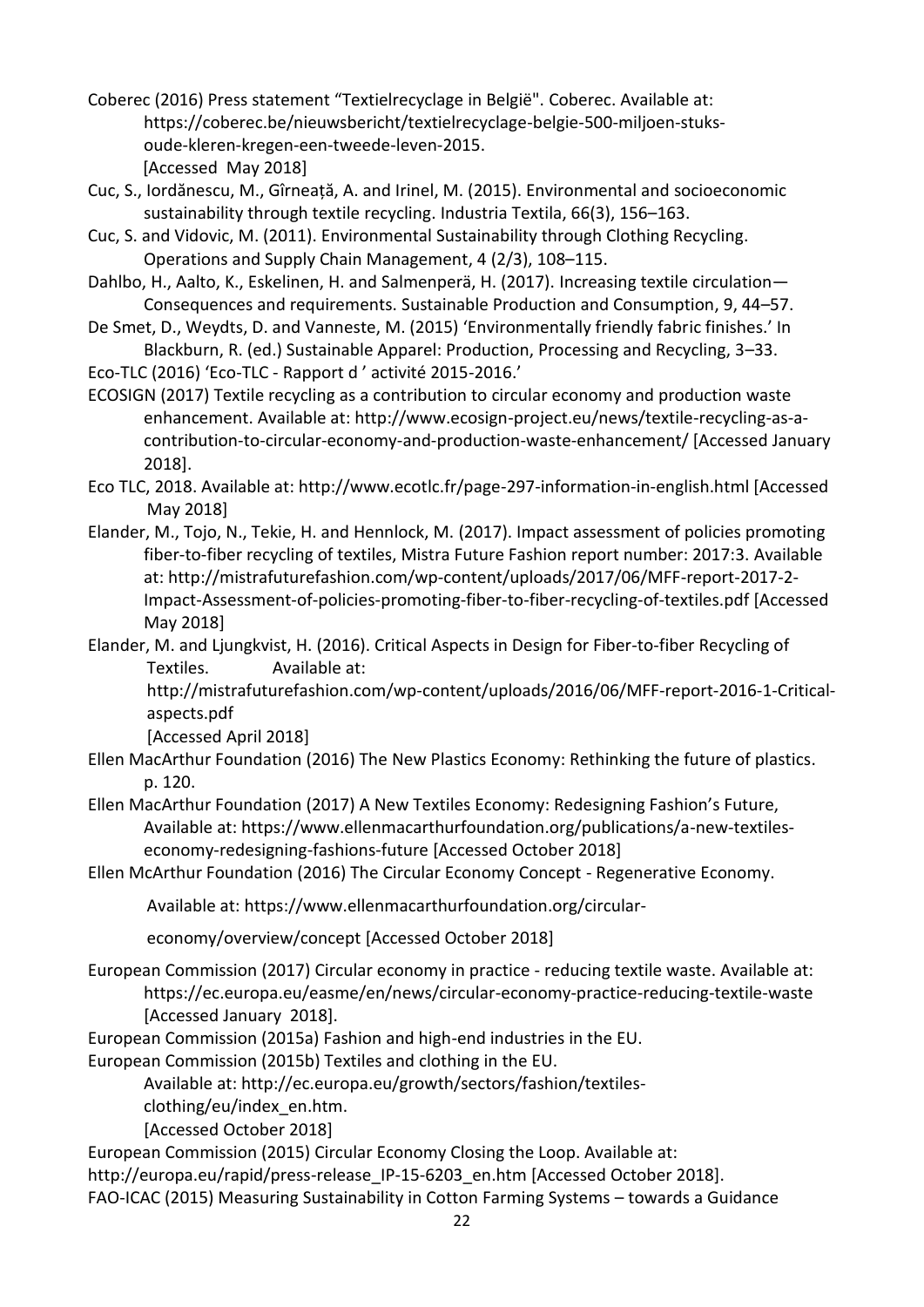Framework.

Available at:

 <http://www.fao.org/publications/card/en/c/c2658c57-5edd-4bd2-bc0d-024ccd8a9785/> [Accessed April 2018]

- Fei, F., Qu, L., Wen, Z., Xue, Y., and Zhang, H. (2016). How to integrate the informal recycling system into municipal solid waste management in developing countries: based on a China's case in Suzhou urban area. Resour. Conserv. Recycl., 110, 74-86
- Fischer, A. and Pascucci, S. (2017) Institutional incentives in circular economy transition: The case of material use in the Dutch textile industry. Journal of Cleaner Production, 155 (2), 17-32
- García-Granero, E.M., Piedra-Muñoz, L., and Galdeano-Gómez, E. (2018). Eco-innovation measurement: A review of firm performance indicators. Journal of Cleaner Production, 191, 304-317
- Gereffi, G. and Frederick, S. (2010) 'The global apparel value chain, trade and the crisis: challenges and opportunities for developing countries.' World Bank Policy Research Working Paper,  $1 - 41$ .
- Gittleson, K. (2018). BBC News, 31 January. Available at: http://www.bbc.co.uk/news/business-42777804 [Accessed May 2018]
- Gray, S. (2017) Mapping clothing impacts in Europe: the environmental cost. Banbury: WRAP
- Güyer, G.T., Nadeem, K., and Dizge, N. (2016). Recycling of pad-batch washing textile wastewater through advanced oxidation processes and its reusability assessment for Turkish textile industry. Journal of Cleaner Production, 139, 488-494
- Hawley, J.M. (2014). Textile Recycling. In: Handbook of Recycling: State-of-the-art for Practitioners, Analysts, and Scientists.
- Hyass, K.K. (2014). Post-retail responsibility of garments a fashion industry perspective, Journal of Fashion Marketing and Management, 18(4), 413 - 430
- Jesson, J. et al. (2014). Barriers to Recycling: A Review of Evidence Since 2008 M-E-L Research/WRAP
- Jordeva, S., Tomovska, E., Trajković, D. and Zafirova, K. (2015). Current State of Pre-Consumer Apparel Waste Management in Macedonia. FIBRES & TEXTILES in Eastern Europe. 23, 1(109), 13-16
- Kant, R. (2012). 'Textile dyeing industry an environmental hazard.' Natural Science, 4(1), 22-26.
- Kim, C.S. and Kim, K.R. (2016). A Case Study Comparing Textile Recycling Systems of Korea and the UK to promote Sustainability. Journal of Textile and Apparel, Technology and Management,  $10, 1 - 11.$
- Kuo, T.-C. and Smith, S. (2018). A systematic review of technologies involving eco-innovation for enterprises moving towards sustainability. Journal of Cleaner Production, 192, 207-220
- Lieder, M. and Rashid, A. (2016). Towards circular economy implementation: a comprehensive review in context of manufacturing industry. Journal of Cleaner Production, 115, 36- 51
- Levy, Y. and Ellis, T.J. (2006). A systems approach to conduct an effective literature review in support of information systems research. Inf. Sci. Int J. Emerg. Transdiscipline, 9, 181-212
- Linzner, R., and Salhofer, S. (2014). Municipal solid waste recycling and the significance of informal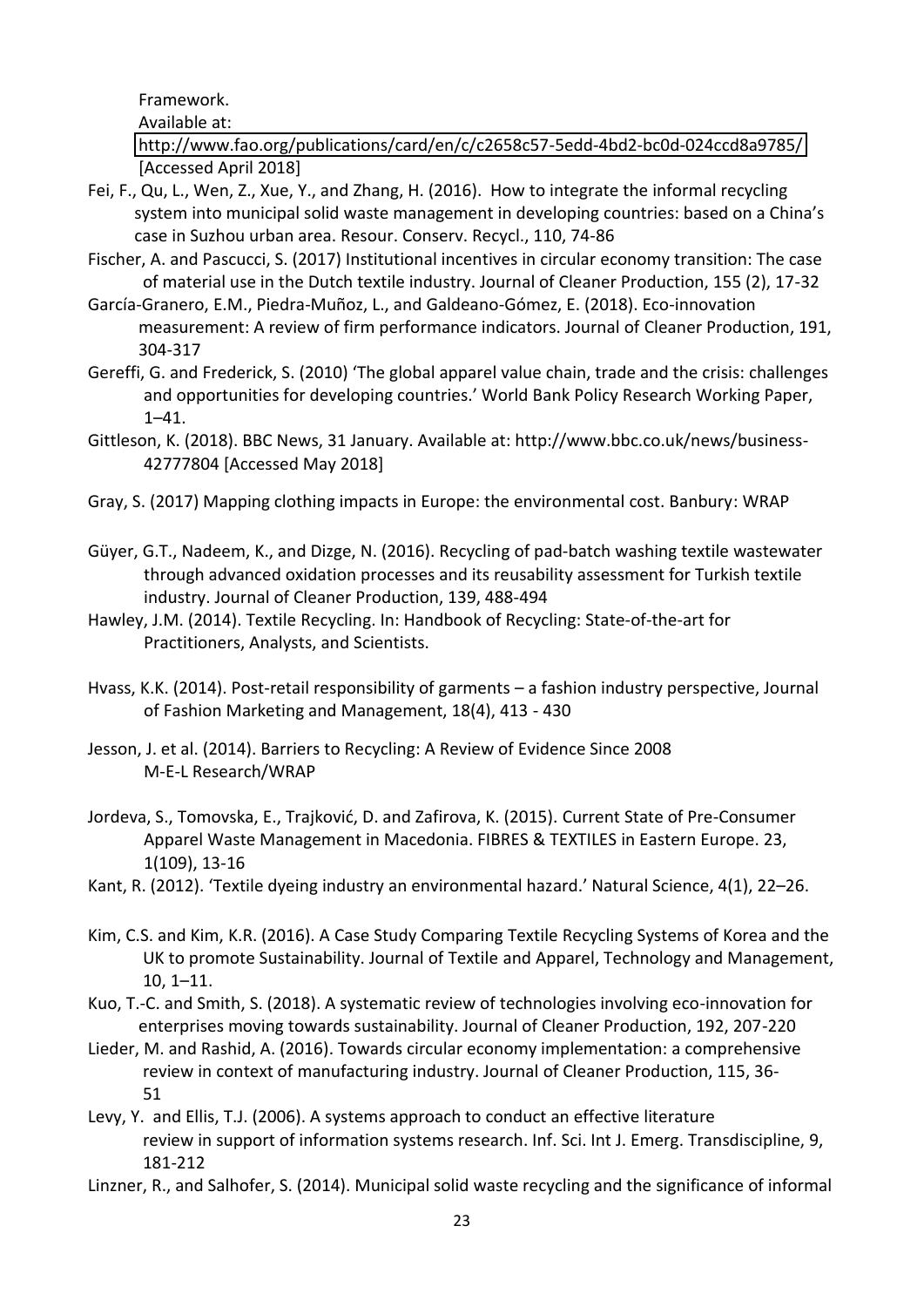sector in urban China. Waste Manage. Res., 32 (9), 896-907

- Lockton, D., Harrison, D. and Stanton, N. A. (2010). The Design with Intent Method: A design tool for influencing user behaviour. Applied Ergonomics, 41(3), 382-392.
- Machi, L.A. and McEvoy, B.T. (2009). The Literature Review: Six Steps to Success. Corwin Press, Thousand Oaks, Calif .
- Marconi, M., Landi, D., Meo, I. and Germani, M. (2018). Reuse of Tires Textile Fibers in Plastic Compounds: Is this Scenario Environmentally Sustainable? Procedia CIRP, 69, 944-949
- Martin, I. (2016). Unwanted 'milestone' for UK textiles recycling sector. Recycling International (June 9). Available at: http://www.recyclinginternational.com/recyclingnews/9708/ferrous-metals/germany/unwanted-039-milestone-039-uk-textiles-recyclingsector [Accessed May 2018]
- McGregor, L. (2015). Are Closed Loop Textiles the Future of Fashion? Sourcing Journal. Available at: https://sourcingjournal.com/topics/raw-materials/are-closed-loop-textiles-the-futureof-fashion-36800/

[Accessed April 2018]

- McKinsey (2015). Europe's circular economy opportunity. Available at https://www.mckinsey.com/business-functions/sustainability-and-resource productivity/our-insights/europes-circular-economy-opportunity [Accessed November 2018]
- Michaud, J.-C., Farrant, L., Jan, O., Kjær, B., Bakas, I., Michaud, J.-C., Farrant, L., Jan, O., Kjær, B. and Bakas, I. (2010). Environmental benefits of recycling - 2010 update.
- Mwinyihija, M. (2010). Ecotoxicological Diagnosis in the Tanning Industry. Springer Science and Business Media, 17.
- Mowbray, J. (2014). Investment required to make upcycling viable. Ecotextile News, (April)
- Morley, N.J., Bartlett, C. and McGill, I. (2009). Maximising Reuse and Recycling of UK Clothing and Textiles: A report to the Department for Environment, Food and Rural Affairs. Oakdene Hollins Ltd
- Newell, A. S. (2015). Textile waste resource recovery: a case study of New York State's textile recycling system. Thesis presented in the Faculty of the Graduate School of Cornell University.
- Niinim‰ki, K. and Hassi, L. (2011). Emerging design strategies in sustainable production and consumption of textiles and clothing, Journal of Cleaner Production, 19, 1876-1883.
- Nixon, H. and Saphores, J.-D.M. (2009). Information and the decision to recycle: results from a survey of US households. J. Environ. Plann. Manage., 52 (2), 257-277
- Nunes, L.J.R., Godina, R., Matias, J.C.O. and Catalao, J.P.S. (2018). Economic and environmental benefits of using textile waste for the production of thermal energy. Journal of Cleaner Production, 171, 1353-1360.
- Ouyang, P. and Cao, Z. (2012). Current status, problems and path selection for recycling system construction in China. Recycl. Resour. Circ. Econ., 5 (7), 21-24
- Oakdene Hollins. (2016). Chemical recycling A solution for Europe's waste textile mountain? Available at: https://www.oakdenehollins.com/reports/2016/12/16/chemical-recycling-asolution-for-europes-waste-textile-mountain
- Patel, H. and Vashi, R.T. (2015). Batch Adsorption Treatment of Textile Wastewater. In: Characterization and Treatment of Textile Wastewater. B-H, Elsevier.
- PATAGONIA (2017). How to Recycle Patagonia Garments. Available at:

http://www.patagonia.com/recycling.html [Accessed January 2018].

Payne, A. (2015). Open and closed-loop recycling of textile and apparel products. In Muthu, S. (Ed.)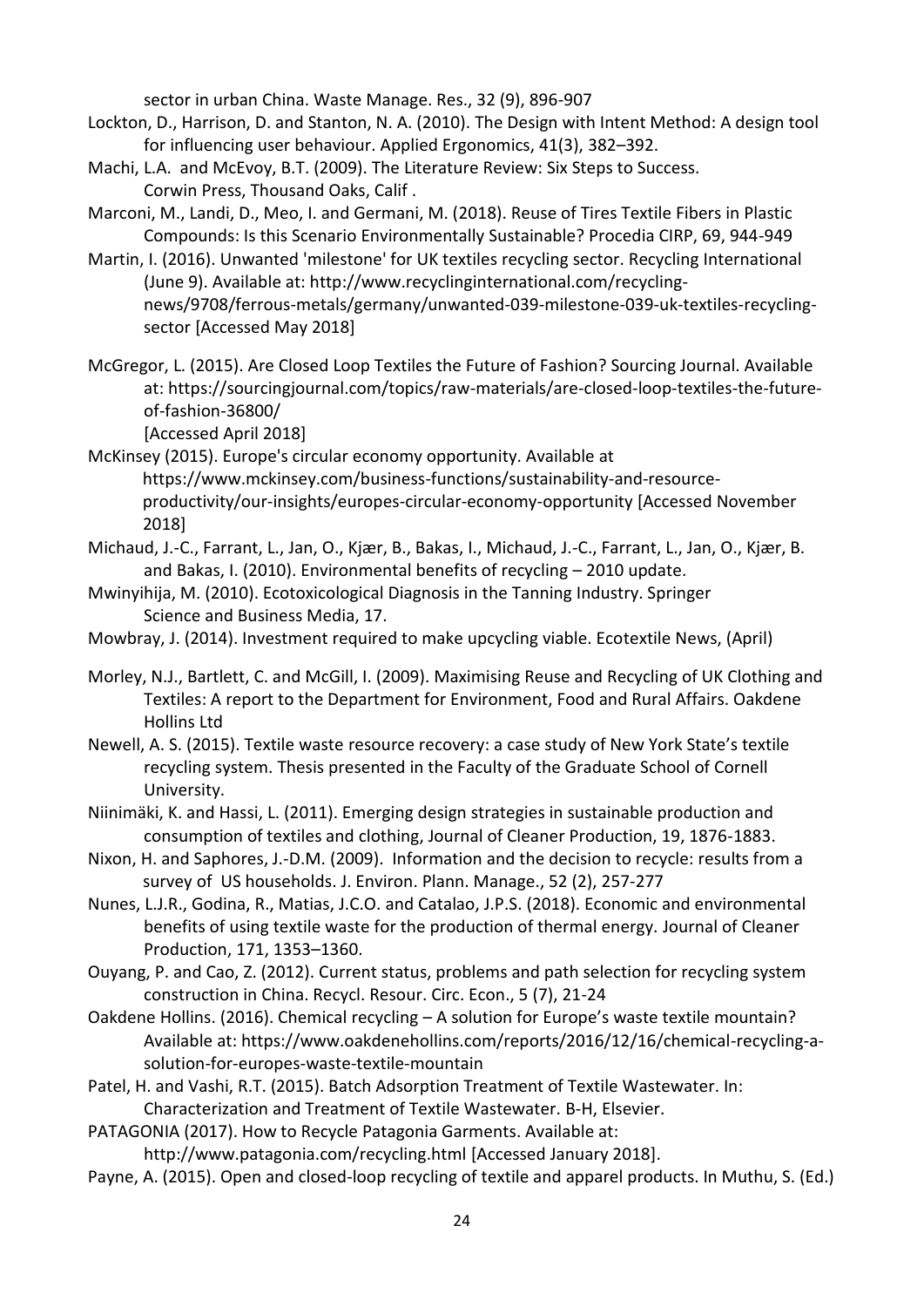Handbook of Life Cycle Assessment (LCA) of Textiles and Clothing. Woodhead Publishing, Cambridge, United Kingdom, 103-123.

- Pellizari, F., Scheffer, M. and Rosendo, H. (2011). In-Depth Assessment of the Situation of the Textile and Clothing Sector in the EU and Prospects. EUROPEAN COMMISSION ENTERPRISE AND INDUSTRY DG.
- Pensupa, N., Leu, S.-Y., Hu, Y., Du, C., Liu, H., Jing, H., Wang, H. and Lin, C. S. K. (2017). Recent Trends in Sustainable Textile Waste Recycling Methods: Current Situation and Future Prospects. Topics in Current Chemistry. Springer International Publishing, 375(5), 76.
- Piontek, F. M. and Müller, M. (2018). Literature reviews: Life Cycle Assessment in the context of Product-Service Systems and the Textile Industry. In Procedia CIRP. Copenhagen, Denmark: The Author(s), 758-763.

Politowicz, K. (2013). Design Lifetimes: A Manifesto for Strategic Change.

Remy, N., Speelman, E. and Swartz, S. (2016). Style that's sustainable: A new fast-fashion formula. Available at: https://www.mckinsey.com/business-functions/sustainability-and-resourceproductivity/our-insights/style-thats-sustainable-a-new-fast-fashion-

formula?cid=sustainability-eml-alt-mip-mck-oth-1610 [Accessed January 2, 2018].

Resyntex (2018) Resyntex: A New Circular Economy Concept. Available at:

http://www.resyntex.eu/images/downloads/RESYNTEX-Leaflet-2018.pdf [Accessed January 2019]

Ribeiro Rosa, A.M. 2016. Circular Economy in the Clothing Industry: Challenges and Strategies,

Master of Science Thesis, 2016, KTH Industrial Engineering and Management, Stockholm. Available

at: http://www.diva-portal.org/smash/get/diva2:1037685/FULLTEXT01.pdf

Roos, S., Zamani, B., Sandin, G. and Peters, G.M. (2016). A life cycle assessment (LCA)-based approach to guiding an industry sector towards sustainability: the case of the Swedish apparel sector. Journal of Cleaner Production, 133, 691-700

RSA Action Research Centre (2013) Investigating the role of design in the circular economy.

- Sandin, G. and Peters, G. M. (2018). Environmental impact of textile reuse and recycling  $A$ review. Journal of Cleaner Production, 184, 353-365.
- Schmidt, A., Watson, D., Roos, S., Askham, C. and Brunn Poulsen, P. (2016). Gaining benefits from discarded textiles: LCA of different treatment pathways TemaNord report from Nordic Council of Ministers.
- SEPA (2015) Circular Economy-elements for the new proposal. Available at: http://www.naturvardsverket.se/upload/miljoarbete-i-samhallet/miljoarbete-i-eu/cirkularekonomi/sveriges-standpunkt-eu-kommissionen-cirkul%C3%A4r%20ekonomi-150626.pdf [Accessed April 2018]
- Statista (2018) Global apparel market size projections from 2012 to 2025, by region (in billion U.S. dollars). Available at: https://www.statista.com/statistics/279757/apparel-market-sizeprojections-by-region/ [Accessed January 2018].
- Tai, J., Zhang, W., Che, Y. and Feng, D. (2011). Municipal solid waste source-separated collection in China: a comparative analysis. Waste Manage., 31 (8), 1673-1682
- The Great Recovery Project (2016) Designing for a circular economy: Lessons from The Great Recovery 2012 - 2016 (March).
- Tyler, D., Heeley, J. and Bhamra, T. (2006). Supply chain influences on new product development in fashion clothing, Journal of Fashion Marketing and Management, 10(3), 316-328.